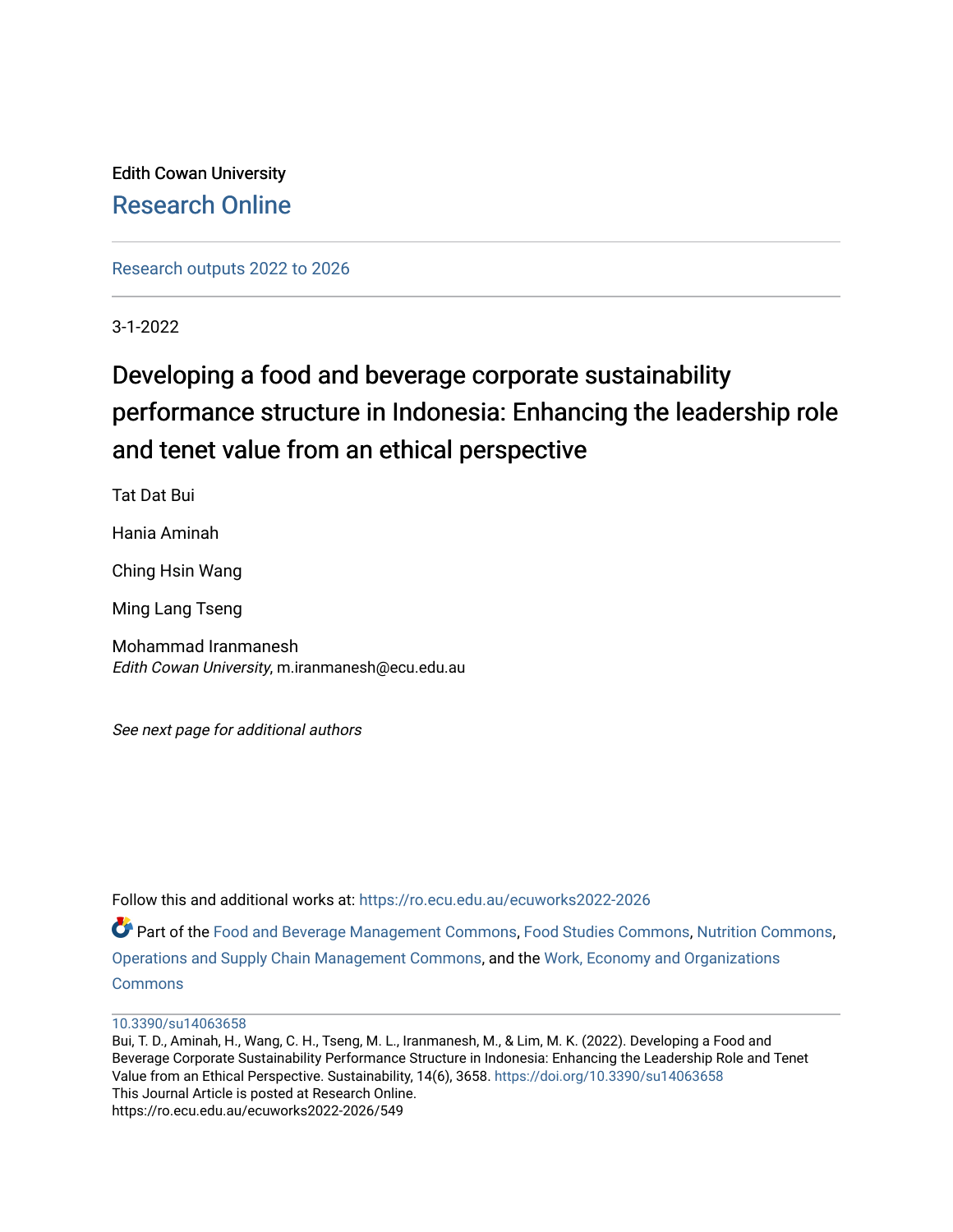## Authors

Tat Dat Bui, Hania Aminah, Ching Hsin Wang, Ming Lang Tseng, Mohammad Iranmanesh, and Ming K. Lim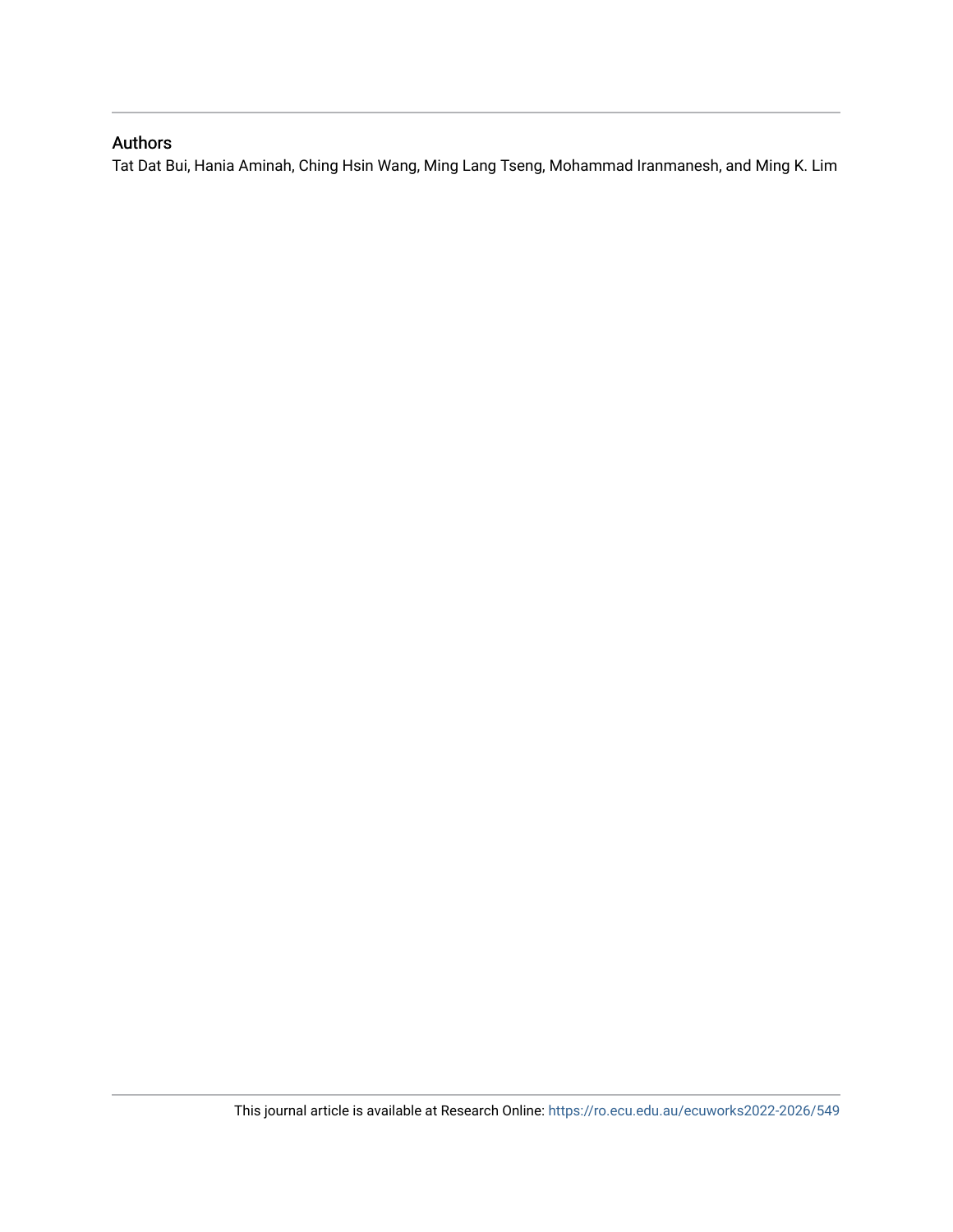



## *Article* **Developing a Food and Beverage Corporate Sustainability Performance Structure in Indonesia: Enhancing the Leadership Role and Tenet Value from an Ethical Perspective**

**Tat-Dat Bui 1,2 [,](https://orcid.org/0000-0001-9798-9772) Hania Aminah 2,3 [,](https://orcid.org/0000-0003-4843-6252) Ching-Hsin Wang 1,4,[\\*](https://orcid.org/0000-0001-5131-0357) , Ming-Lang Tseng 1,5,[\\*](https://orcid.org/0000-0002-2702-3590) , Mohammad Iranmanesh <sup>6</sup> and Ming K. Lim <sup>7</sup>**

- 1 Institute of Innovation and Circular Economy, Asia University, Taichung 413305, Taiwan; btdat1991@gmail.com
- <sup>2</sup> Department of Business Administration, Asia Management College, Asia University, Taichung 413305, Taiwan; hania@unj.ac.id
- <sup>3</sup> Department of Management, Faculty of Economics, Universitas Negeri Jakarta, Jakarta 13220, Indonesia<br><sup>4</sup> Department of Leisure Industry Management, National Chin Vi University of Technology
	- <sup>4</sup> Department of Leisure Industry Management, National Chin-Yi University of Technology, Taichung 41170, Taiwan
- <sup>5</sup> Department of Medical Research, China Medical University Hospital, China Medical University, Taichung 40402, Taiwan
- <sup>6</sup> School of Business and Law, Edith Cowan University, Joondalup, WA 6027, Australia; m.iranmanesh@ecu.edu.au
- <sup>7</sup> Adam Smith Business School, University of Glasgow, Glasgow G12 8QQ, UK; ming.lim@glasgow.ac.uk
- **\*** Correspondence: thomas\_6701@yahoo.com.tw (C.-H.W.); tsengminglang@gmail.com (M.-L.T.)

**Abstract:** The food and beverage industry is the second largest contributor to Indonesia's economy; however, most industry firms significantly, and negatively, impact ecological and economic performance, and corporate sustainability performance is considered an area that can be significantly improved. This study aims to measure the causal interrelationships among the hierarchical attributes, as well as the decisive attributes that force successful corporate sustainability. Further, there are also other factors that have a negative impact, such as poor social justice and firms' responsibilities and identities. Hence, emphasizing the ethics role to ensure a better sustainable performance in addition to focusing on the traditional triple-bottom-line is needed. A hybrid method is used. The fuzzy Delphi method develops a valid theoretical structure. The fuzzy decision-making trial and evaluation laboratory addresses the causal effect among the attributes. The fuzzy Kano model is used to determine the decisive attributes that enhance corporate sustainability performance in practice. The results show that a leadership role, tenet values, human potential development, and environmental impacts are the causative aspects, and the role of ethical issues is confirmed though its influence on the leadership role and tenet value aspects. This study contributes to the corporate sustainability performance literature by offering new theoretical angles as a hierarchical structure and elaborating the causal linkages among the attributes. Practical guidelines are provided to the Indonesian food and beverage industry, thus helping to archive reference data on firm performance and competitive advantage.

**Keywords:** corporate sustainability performance; firm ethics; tenet value; leadership role; fuzzy decision-making trial and evaluation laboratory; fuzzy Kano model

## **1. Introduction**

The Indonesian food and beverage (F&B) industry provides the second largest contribution to the country's economic growth and the largest contribution to its export performance of 13.73 billion US dollars in the first quarter of 2020 [\[1,](#page-23-0)[2\]](#page-23-1). Moreover, the industry is included in government policies that have made the increase in performance and productivity a top priority. Thus, the F&B industry has an influence on improving the country's economic performance.



**Citation:** Bui, T.-D.; Aminah, H.; Wang, C.-H.; Tseng, M.-L.; Iranmanesh, M.; Lim, M.K. Developing a Food and Beverage Corporate Sustainability Performance Structure in Indonesia: Enhancing the Leadership Role and Tenet Value from an Ethical Perspective. *Sustainability* **2022**, *14*, 3658. [https://doi.org/10.3390/](https://doi.org/10.3390/su14063658) [su14063658](https://doi.org/10.3390/su14063658)

Academic Editor: Donato Morea

Received: 19 January 2022 Accepted: 12 March 2022 Published: 21 March 2022

**Publisher's Note:** MDPI stays neutral with regard to jurisdictional claims in published maps and institutional affiliations.



**Copyright:** © 2022 by the authors. Licensee MDPI, Basel, Switzerland. This article is an open access article distributed under the terms and conditions of the Creative Commons Attribution (CC BY) license [\(https://](https://creativecommons.org/licenses/by/4.0/) [creativecommons.org/licenses/by/](https://creativecommons.org/licenses/by/4.0/)  $4.0/$ ).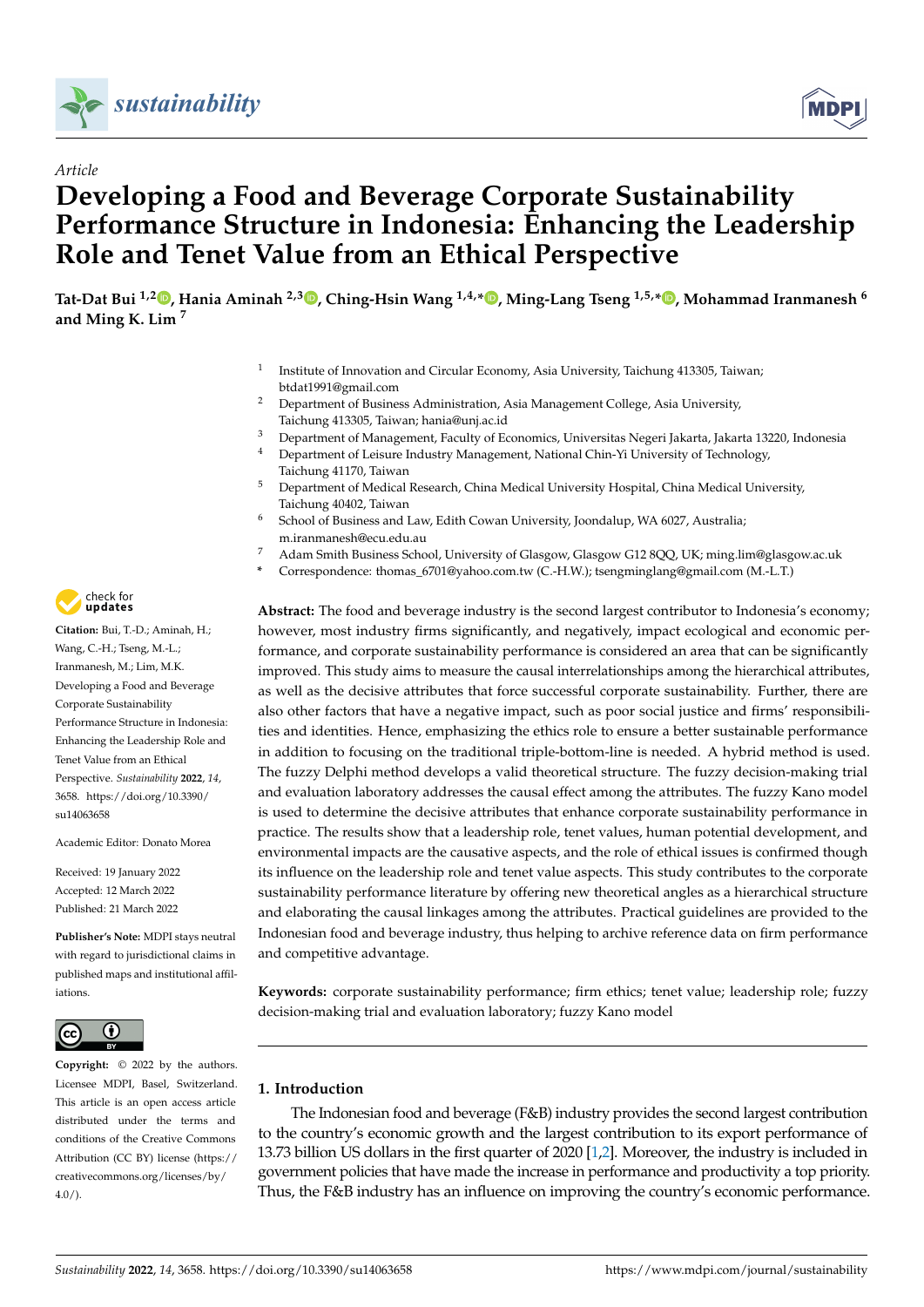However, most of the corporations in the industry significantly contribute to the creation of environmental impacts, for instance, air pollution, ground soil contamination, and garbage disposal, that affect not only the ecological system but also the overall performance of the economy [\[3](#page-23-2)[–7\]](#page-23-3). There are also other factors, such as poor performance in social justice, firm responsibility, and identity, that can have a negative impact, including a social impact [\[8](#page-23-4)[,9\]](#page-23-5). According to Zhan et al. [\[10\]](#page-23-6), the protection of the environment and the development of sustainability performance should be the main basis by which corporations lessen the negative effect they have on the environment as well as on society. Hence, it is important for corporations to maintain stability, continue protection and improve sustainability performance, especially for F&B products in Indonesia, the products most needed by customers. Therefore, as part of sustainability performance, corporate sustainability performance (CSP) is considered an instrument to improve performance.

Further, regarding CSP, in the context of performance improvement, the concept is defined as a balancing of the social, environmental, and economical performance perspectives, which are also regarded as triple-bottom-line (TBL) pillars of sustainability [\[3,](#page-23-2)[11,](#page-23-7)[12\]](#page-23-8). However, other academics of different disciplines, such as engineering and environmental science, have proposed a relation between CSP and sustaining ability concepts and vital resources [\[13–](#page-23-9)[15\]](#page-23-10). As a result, it is necessary to gain a better understanding of other factors than can influence CSP, for instance, political instability, governance, and corporate culture [\[16\]](#page-23-11). Nevertheless, the ethical perspective should also be addressed by corporations when managing their sustainable development activities because ethics impact firm performance; for instance, the greatest contribution in terms of energy and ecological protection is firm efficiency [\[17,](#page-23-12)[18\]](#page-23-13). Complex and uncertainty-related problems and the lack of ethical roles are also other factors. Blome et al. [\[19\]](#page-23-14) emphasize that firm ethics is the degree of the foundation of the firm; for instance, the role of rewards, ethical leadership, codes of ethics, and the anticipated adherence to power in guiding the application of sustainable actions were investigated. Jin et al. [\[20\]](#page-23-15) posited ethical tenets as distinct themes that were ultimately incorporated into an overarching theme of ethics. Moreover, ethical tenets should be included to enhance corporate sustainability [\[21\]](#page-23-16). As a result, it is crucial to change the paradigms, and it is necessary for F&B firms to formulate ethical guidelines to improve financial and nonfinancial corporate efficiency as well as to develop sustainable performance in an ethical form [\[22](#page-23-17)[,23\]](#page-23-18). Hence, to improve sustainability performance in shifting to a better direction in terms of solving critical problems, optimal firm ethics are needed. This study intends to identify the role of firms' ethics in the context of the TBL in improving CSP.

Prior studies have identified various attributes that influence firms' CSP, creating a complex structural interrelationship among the attributes that has not been fully addressed [\[20,](#page-23-15)[24,](#page-23-19)[25\]](#page-24-0). This identified a need for this study to integrate these attributes into a valid theoretical structure and to clarify the causal interrelationships among them to provide a critical direction for future implementations [\[26\]](#page-24-1). Furthermore, the amount of qualitative and quantitative data and the pervasive occurrence of the latest externalities emerging from many sources also generate a high level of complexity and uncertainty in a firm's operational context. CSP is frustrated by the undesirable effects of uncertainty, which cannot be completely dispatched by stakeholders and decisionmakers [\[7](#page-23-3)[,16,](#page-23-11)[27\]](#page-24-2). Utilizing both qualitative and quantitative approaches, this study applies the fuzzy Delphi method (FDM), the fuzzy decision-making trial and evaluation laboratory (FDEMATEL), and a fuzzy Kano model (FKM) to measure the causal interrelationships and linkages among the hierarchical properties and to define the guiding and reliant factors in corporate sustainability success in terms of their degree of impact on one another. Qualitative information collected from expert linguistic judgments is translated into quantitative data using the fuzzy approach. In particular, the FDM is employed to acquire valid hierarchical attributes proposed from the literature [\[28\]](#page-24-3). Then, FDEMATEL is chosen to address the multiplex causal interrelationships among attributes [\[29\]](#page-24-4). Finally, the FKM is used to identify improvement attributes for CSP practices by defining the decisive level of attributes and categorizing the attributes into distinct gatherings [\[30\]](#page-24-5). From the above discussions, the following are the research questions to be addressed: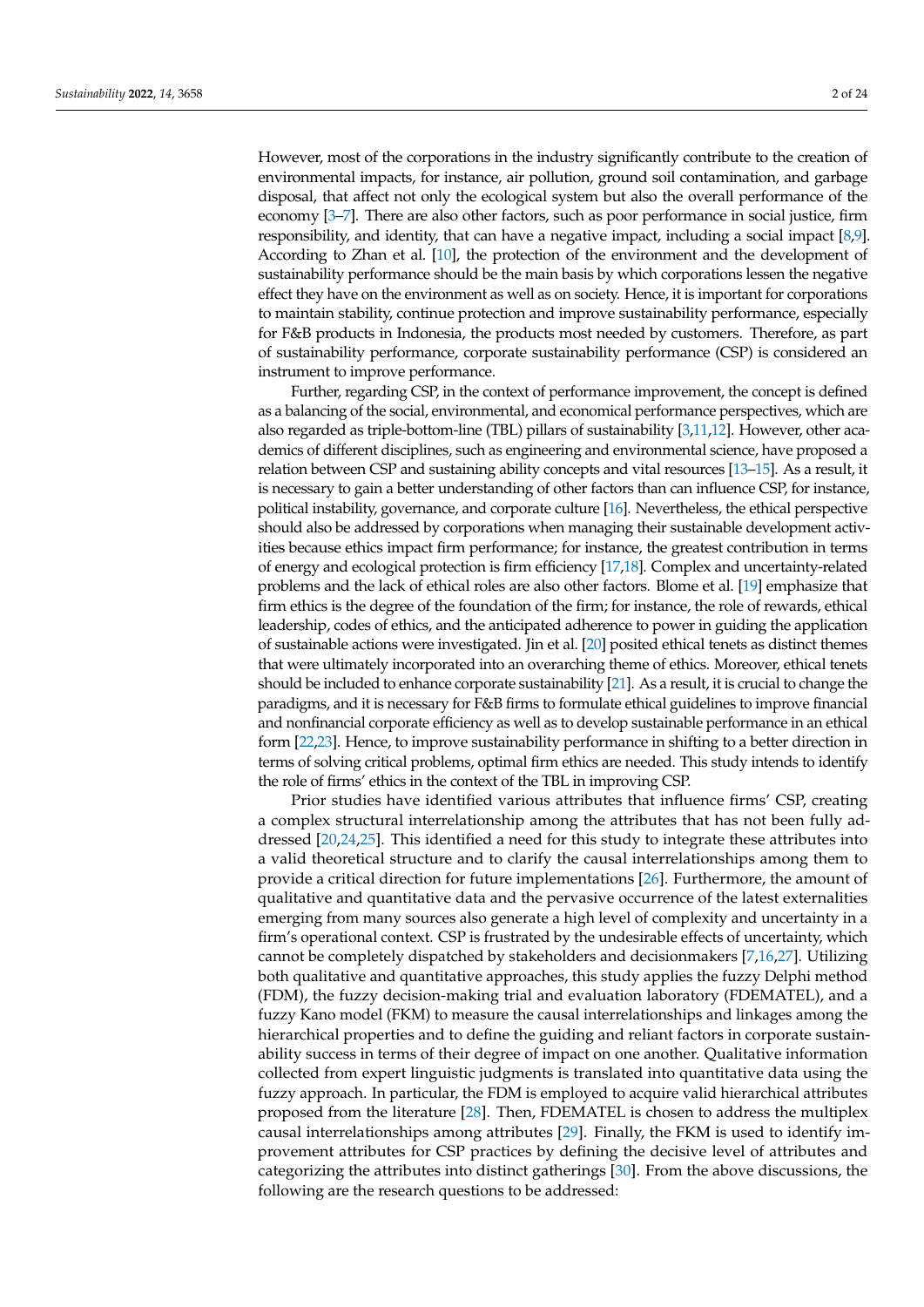What is the valid theoretical structure of CSP?

What are the causal interrelationships among ethics attributes and other CSP attributes? What are the decisive attributes for archiving the CSP practices in the Indonesian F&B industry?

This study contributes to the CSP reference research by offering new theoretical standpoints for the literature, such as a hierarchical structure as well as the cause-andeffect interactions among CSP attributes. Practical guidelines are provided through the identification of decisive attributes from detailed empirical results in the Indonesian F&B industry, thus helping to document data on firm performance and competitive advantages.

This study is organized as follows. Section [2](#page-4-0) conducts a literature review of the relevant reference research and the proposed methodologies and measures. Section [3](#page-9-0) outlines the method employed in this paper, and Section [4](#page-15-0) presents the study's findings. The theoretical and managerial implications are discussed in Section [5.](#page-18-0) Finally, Section [6](#page-21-0) discusses the conclusion, limitations, and future studies.

## <span id="page-4-0"></span>**2. Literature Review**

This section includes a review of the literature on corporate sustainability performance, corporate ethics, the proposed hybrid method and the proposed measured attributes.

## *2.1. Corporate Sustainability Performance*

CSP is one of the foundations for understanding sustainable development in a corporation. The concept is defined as corporate and stakeholder actions that contribute to establishing a sustainable balance in the TBL perspectives and their interrelationships in a sustainable business operation  $[3,7,31]$  $[3,7,31]$  $[3,7,31]$ . Moreover, CSP is explained as a corporate operation aimed at achieving sustainability equilibrium, which includes a TBL focus aimed at applying processes to corporations and their stakeholders [\[10](#page-23-6)[,26\]](#page-24-1). Saunila et al. [\[32\]](#page-24-7) claimed that CSP requires a careful balance of the needs of people with environmental and economic well-being. Saunila et al. [\[32\]](#page-24-7) argued that economic sustainability should focus on items' monetary benefits, considering the monetary value of ecological consequences. Even though the concept is well known, assessing CSP through the framework of the TBL is needed. According to Agrawal & Singh [\[11\]](#page-23-7), the TBL is important in the sustainability of corporations, where sustainability can have an impact on increasing profits, reducing waste, and providing satisfaction to customers. Emphasizing the fundamental requirements for effective sustainability performance management, such as a TBL structure for measuring and assessing sustainability performance, is important to effectively manage CSP.

However, it is challenging to attain a consistent and objective corporate sustainability assessment. Moreover, theories clearly indicate loose compromises among the TBL framework, with the goal of ensuring that corporate sustainability performance provides win–win opportunities for corporations [\[7,](#page-23-3)[9,](#page-23-5)[13\]](#page-23-9). This requires a more detailed explanation of a corporation's performance related to its sustainability measures. Pislaru et al. [\[25\]](#page-24-0) argued that by incorporating new variables, such as environmental security, social welfare, human rights, and corporate ethics, the philosophy of sustainable culture development has gradually altered the conventional corporate managerial method of optimizing shareholder value. For a critical approach to meet societal demands, Martínez et al. [\[27\]](#page-24-2) proposed that firms adopt a culture administration comprising ethics. Better corporations can rely on a founding on ethical bases to operate ethically. To achieve CSP, with the addition of the firm ethics perspective, corporate performance is argued to be further improved. However, neither the typical TBL framework nor the cultural philosophy's auxiliary resolutions have wholly incorporated ethics [\[15\]](#page-23-10). There are still few studies that discuss firm ethics to assist in CSP and decision-making processes in improving corporate performance and achieving sustainable development objectives [\[12,](#page-23-8)[14\]](#page-23-20).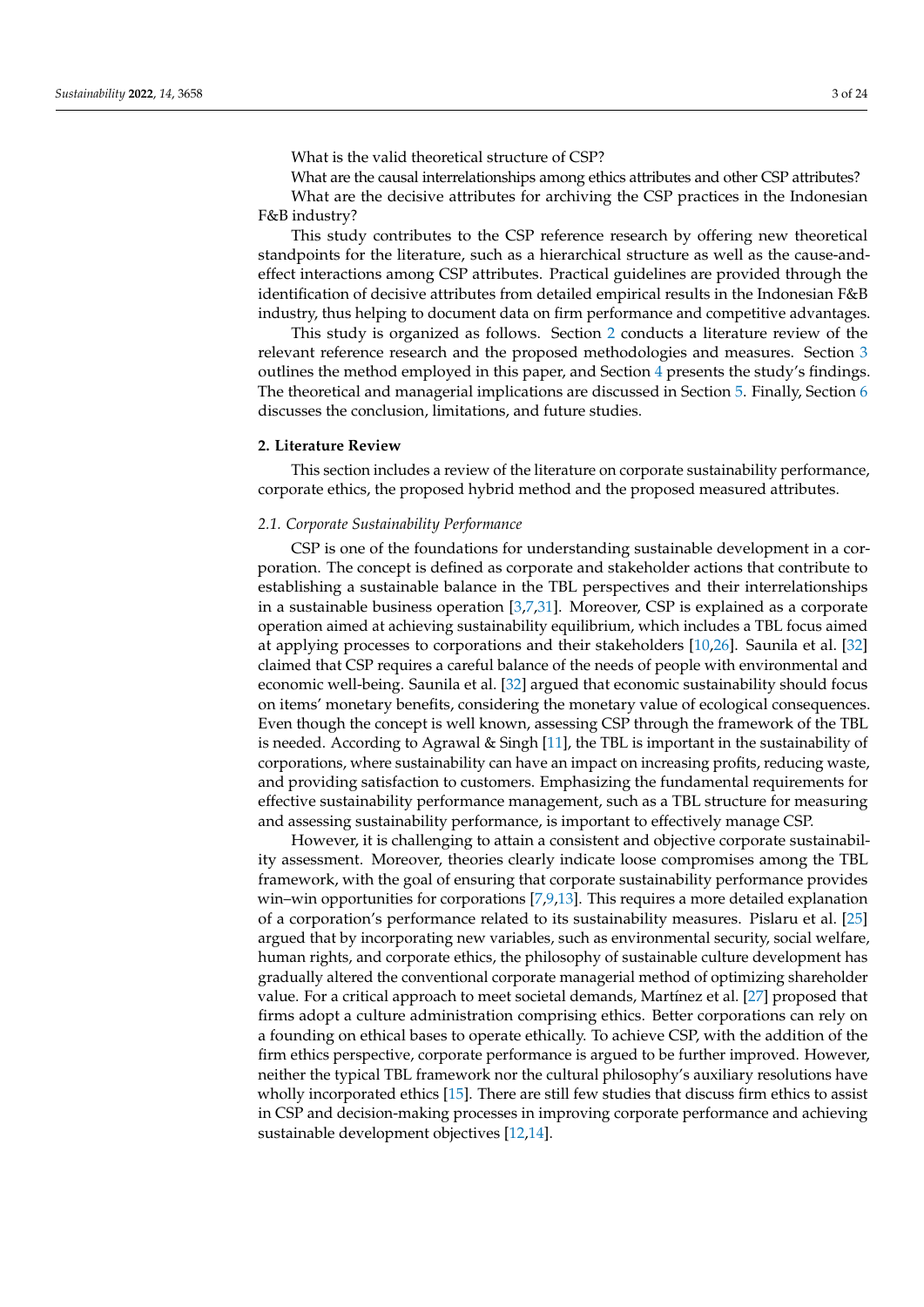## *2.2. Firm Ethical Perspective Associated with Corporate Sustainability Performance*

Firm ethics is an essential corporate element that strongly affects business performance [\[17,](#page-23-12)[19,](#page-23-14)[23\]](#page-23-18). For instance, Wahab [\[33\]](#page-24-8) described firm ethics as the implementation of a structured value of ethics and a declaration of ethical principles. Houqe et al. [\[34\]](#page-24-9) defined firm ethics as behavior that is consistent with the ideals of the community or society to which a person belongs. Supported by Stahl et al. [\[35\]](#page-24-10), ethics is a part of the ideals and norms that cannot be excluded because ethics also reflect norms. Indeed, the application of ethics within the firm provides benefits that also improve corporate performance both financially and nonfinancially [\[3,](#page-23-2)[4,](#page-23-21)[34\]](#page-24-9). The concept is a foundation enabling the firm to achieve its goals in line with the values held by the corporation and the stakeholders. Valente et al. [\[15\]](#page-23-10) argued that firm ethics affect corporate performance and risk management. Martínez et al. [\[27\]](#page-24-2) claimed that firms conventionally attend to a number of high-profile ethical predicaments in technological segments, considering their actions as part of a longterm economic strategy. However, many businesses sometimes face ethical scrutiny, often because of circumstances beyond their control. Ethics incorporation is hard to achieve due to its complexity such that firms seldom employ an ethical foundation when launching a structural values hierarchy.

Keeping ethical and sustainable business criteria in mind is important [\[17,](#page-23-12)[20,](#page-23-15)[36\]](#page-24-11). Machado et al. [\[37\]](#page-24-12) emphasized that corporations with an implemented commerce framework must be transparent and ethical to ensure long-term growth without manipulating human esteem. Kumar et al. [\[17\]](#page-23-12) suggested that firms in the new business environment of sustainable development must utilize ethics and technology for sustainable benefit extension. This means that businesses should use ethics in their operations and that doing so has a strong long-term value. Tseng et al. [\[3\]](#page-23-2) showed that social image, corporate culture, and stakeholder management improved CSP activities and that these activities needed support from top management and from manager attitudes and behaviors. According to Guarnieri & Trojan [\[38\]](#page-24-13), firms should consider ethical concerns in addition to TBL perspectives while optimizing the corporate operations for long-term development. Jin et al. [\[20\]](#page-23-15) posited that honesty, accountability, trust, inclusion of steps for change, debatable policies, and adherence to individual ethics are all ethical tenets. Kumar et al. [\[17\]](#page-23-12) and Sulej [\[39\]](#page-24-14) stated that leadership roles serve as models for ethical business conduct and are important for corporate sustainability. However, in archiving CSP activities, straightforward firm ethics instruction is still missing. Therefore, this study is critical for enlarging sustainable development studies by incorporating these characteristics into a more holistic CSP concept.

## *2.3. Proposed Hybrid Method*

Previous research has used several methodologies for analyzing CSP; they adopted survey-based approaches, quantitative methods, and traditional statistical methods. Wijethilake [\[40\]](#page-24-15) used structural equation modeling to explore the intermediating of sustainability control models between CSP and a functioning sustainability strategy. Aksoy et al. [\[12\]](#page-23-8) used probit and logit models to investigate the high level of CSP enablers within nonfinancial firms. However, only a few studies have paid attention to complexity among existing CSP attributes [\[25](#page-24-0)[,26\]](#page-24-1). This study employs hybrid methods of FDM, FDEMATEL and FKM to approach CSP. The FDM and FDEMATEL are used to validate the structure accordingly to assess causal interrelationships among the attributes [\[7](#page-23-3)[,28\]](#page-24-3). In particular, Tseng et al. [\[7\]](#page-23-3) proposed the FDM to eliminate the uncertainty of expert judgment and to conduct surveys following guidelines for expert opinions. Each expert has some degree of ambiguity about a specific variable, frequently referred to as an "ambiguous area". The FDM is used to address this 'ambiguous area', assuring a satisfactory analytical outcome. Meanwhile, Tsai et al. [\[29\]](#page-24-4) used FDEMATEL as a foundation to criticize the attributes' causal interrelationships and categorize the components into two cause and effect quadrants based on their relationship.

However, the decisive level of the attributes can remain unsolved [\[41\]](#page-24-16). This study further employs the FKM to categorize the approach into distinct decisive collections.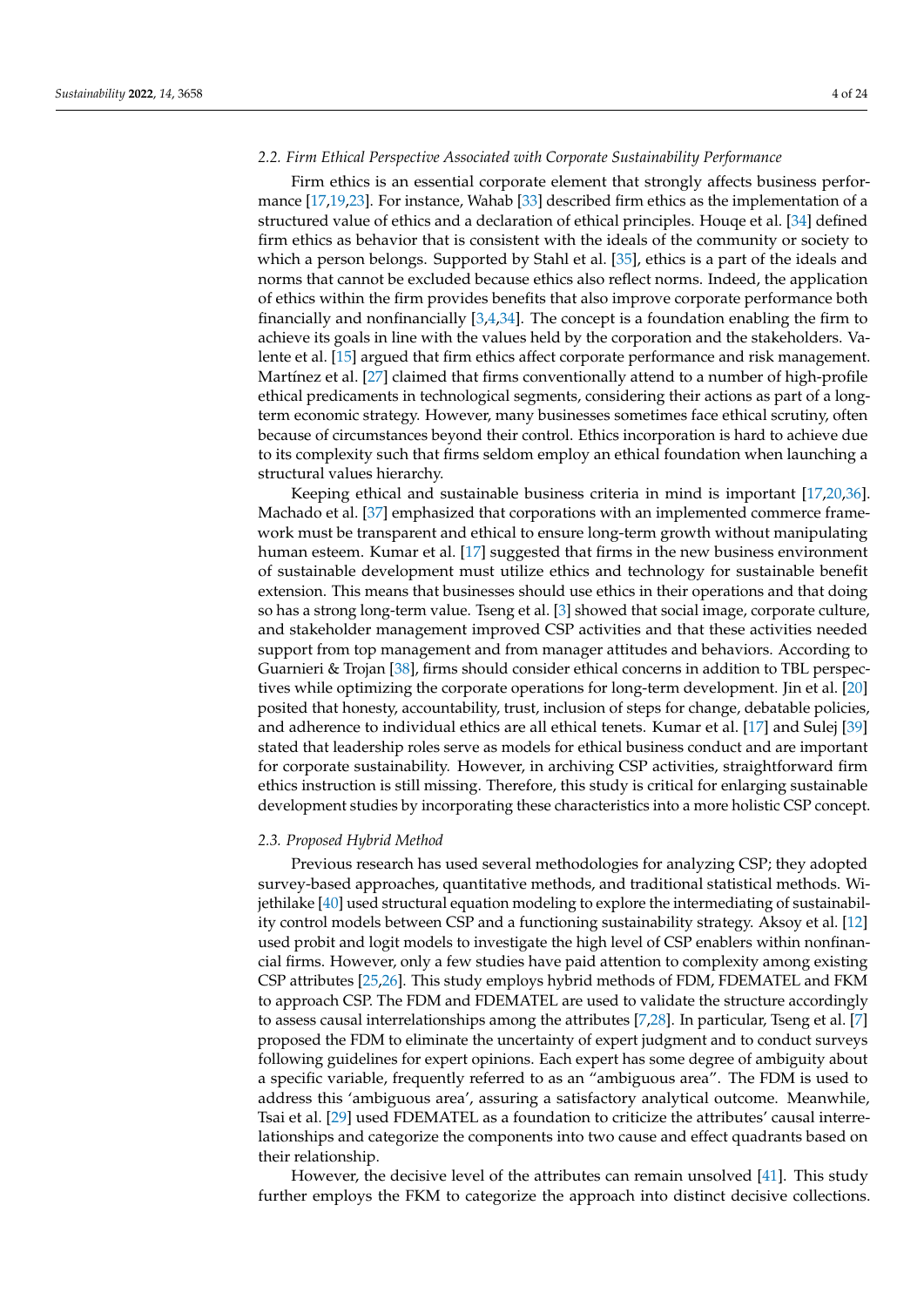Shokouhyar et al. [\[30\]](#page-24-5) stated that fuzzy kano is a model for determining the function of various quality components and is called a two-dimensional consistency model, which has been demonstrated to be a highly successful instrument. Jain & Singh [\[41\]](#page-24-16) claimed that the technique allowed respondents to express their views in percentages by utilizing two factors, namely, functional and dysfunctional factors. Hence, this study applied FKM to understand the experts' needs in the context of CSP based on functional and dysfunctional components. Moreover, the fuzzy kano approach enables a corporation to obtain a more complete and accurate representation of the true voice of the experts. Therefore, based on its prominence and active implementation demonstrated in the literature, FDM, FDEMATEL and FKM would be an appropriate strategy for our research to address CSP in this study.

## *2.4. Proposed Attributes*

CSP attributes have been proposed from the current literature, including 9 aspects and 35 criteria derived from 4 perspective, which are listed in Table [1.](#page-9-1)

Based on the social perspective (P1), previous studies have proposed that social identity (A1) refers to the part of individual or group perception that derives from the individuals' knowledge about the corporation and that consists of corporate reputation, legal compliance, organizational culture, and communication [\[8](#page-23-4)[,26](#page-24-1)[,42\]](#page-24-17) relates to the stakeholders' general perception of the corporation [\[43\]](#page-24-18) Legal compliance (C2) indicates a critical feature in the process of ecological assessment, defining the contextual factors and enhancing the organizations' legitimacy [\[44\]](#page-24-19) suggested that the organizational culture (C3) is related to sustainable assumptions, attitudes, ethical behavior, beliefs, knowledge, and value. Meanwhile, communication (C4) denotes the concept that removes the risk of achieving the firm's strategic objectives and makes them more manageable [\[26\]](#page-24-1). Human development (A2) is related to the support for the development of human potential to enable the use of skills to achieve the objectives of CS and comprises green employment, talent attraction and retention, decision-making participation, construction of positioning ability, and an eco-friendly reward system [\[31\]](#page-24-6). Green recruitment (C5) is related to the recruitment procedure designed to increase the shared environmental responsibility among employees in an organization. Talent attraction and retention (C6) is critical for CSP because sustainable development necessitates innovative efforts, and competent and contented employees contribute to innovation development [\[31\]](#page-24-6). To initiate and create decisions related to sustainability, participative decision-making (C7) is important to make employees feel empowered [\[26\]](#page-24-1). Skill building orientation (C8) should also be embraced by corporations to improve the competences required for achieving sustainability with their employees through routine training [\[31\]](#page-24-6). Last, through an eco-friendly reward system (C9), corporations can embed sustainable development goals into their performance assessment structure to assess employee performance [\[42\]](#page-24-17).

From the environmental perspective (P2), environmental impact (A3) refers to the to CSP impacts linked to cost-effectiveness and increased competitiveness by the reduction of toxic emissions and through recycled materials, renewable energy, eco-friendly products/services and energy consumption [\[45\]](#page-24-20). This proposed aspect, including toxic emissions (C10) related to the cumulative direct and indirect toxic pollution that must also be reduced and recycled materials (C11), refers to the recycled material volume increase. Renewable energy (C12) represents the enlarged renewable energy consumption rate in the corporation. Eco-friendly products/services (C13) refer to the improved development of eco-friendly products/services [\[45\]](#page-24-20). Therefore, energy consumption (C14) promotes economic expansion and enhances the environment [\[46\]](#page-24-21). Employee environmental satisfaction (A4) denotes the correlation between a person's life experience and a specific criterion pertaining to the individual environmental awareness and consisting of environmental problems, attention to the environment, the state of the environment, and environmental initiatives [\[47\]](#page-24-22). The environmental problems (C15) are the most critical environmental issues that need to be addressed, also suggesting that attention to the environment (C16) is the extent to which the employer pays satisfactory attention to the environment. The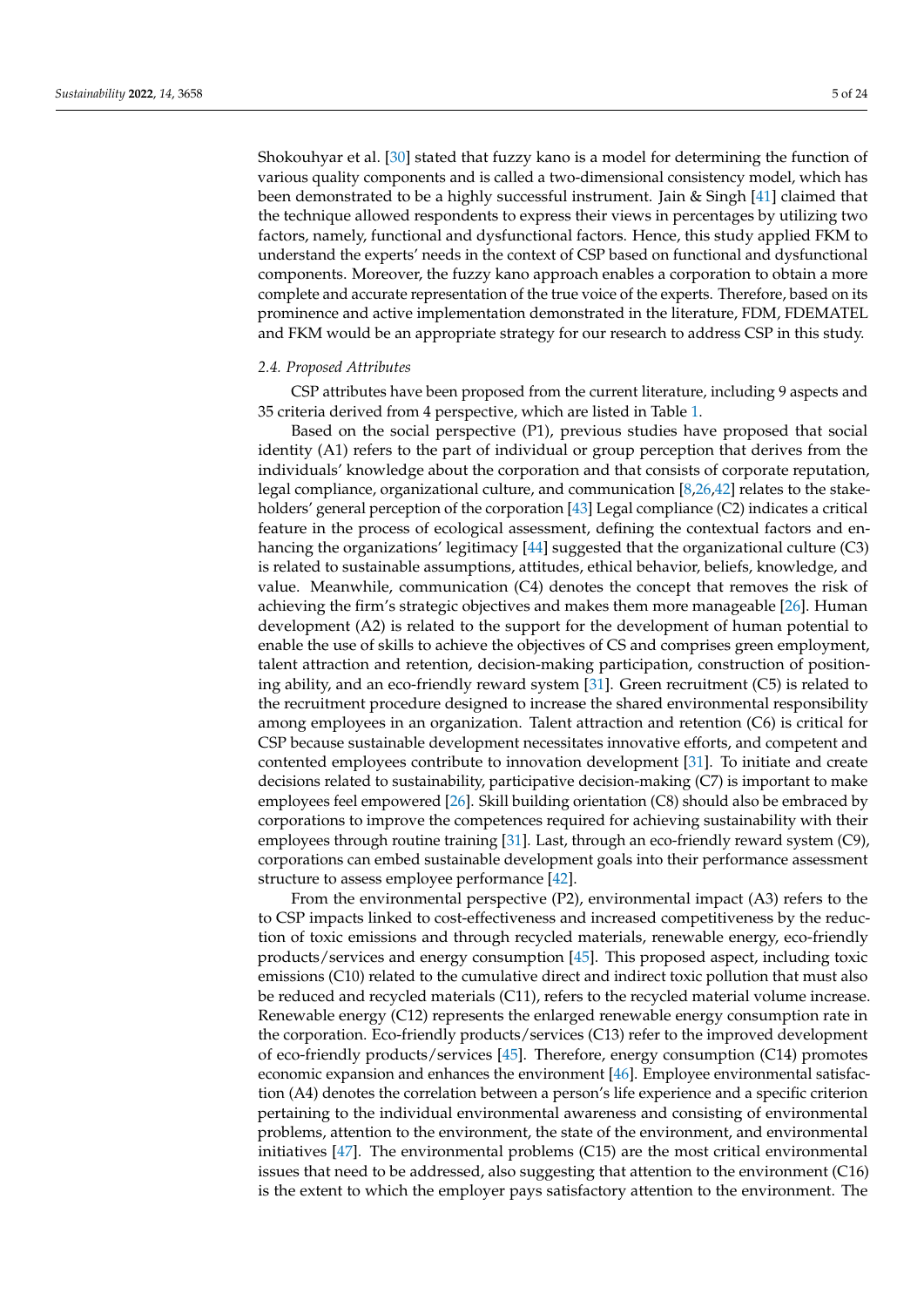state of the environment (C17) refers to the employees' satisfaction with their environment, and environmental initiatives (C18) are based on the corporate policy that focuses on the environment. Meanwhile, individual environmental performance (A5) is the result of total individual actions comprising initiatives related to voluntary issues and projects [\[47,](#page-24-22)[48\]](#page-24-23). Voluntarily issues (C19) refer to the employees' voluntary involvement in the actions dealing with environmental issues [\[48\]](#page-24-23). Voluntary projects (C20) refer to the employees' volunteering for corporate environmental projects, activities, and events [\[47\]](#page-24-22).

From the economic perspective (P3), the investment benefit (A6) is a measure of market share, return on assets, return on equity, return on investment, and return on sales that reflect the corporation's internal efficiency [\[45\]](#page-24-20). Market share (C21) refers to the growth of corporate market share relative to that of competitors [\[46\]](#page-24-21). Return on equity (C22) is measured as the ratio of net profits to owners equity and is used to evaluate the corporation's success by paying dividends to shareholders equal to the amount of equity available to the corporation [\[25\]](#page-24-0). Moreover, the return on assets (C23) refers to the net ratio of profits to operating assets; it calculates a corporation's efficiency in using its assets to generate potential economic benefits [\[25\]](#page-24-0). Meanwhile, the return on sales (C24) is used to determine the profitability of a corporation's product or service [\[24\]](#page-23-19). Return on investment (C25) is utilized to determine the effectiveness of a corporation's asset investments based on the gains realized after deducting capital costs [\[25\]](#page-24-0). On the other hand, firm economic performance (A7) is an impact and denotes the firm's contribution to the economy as indicated by its quality management system, infrastructure investment, and reduced cost [\[40\]](#page-24-15). The quality management system (C26) focuses on integrating a quality management system culture, such as ISO 15000, total quality management, and an environmental management system [\[31\]](#page-24-6). Infrastructure investment (C27) relates to the development and impact of infrastructure investments. Reduced cost (C28) refers to reduced production costs for the same amount of output [\[40\]](#page-24-15).

From the firm ethics perspective (P4), tenet values (A8) comprise specific ethical tenets, including honesty, transparency, and trust [\[20\]](#page-23-15). Honesty (C29) refers to anything that should be reported to consumers or the general public [\[20\]](#page-23-15). Transparency (C30) is related to the truth [\[20\]](#page-23-15), and trust (C31) denotes that corporation will do well if they are trusted [\[20\]](#page-23-15). Meanwhile, leadership role (A9) refers to the role model of a leader and is reflected in a caring for ethics, being a model of ethical behavior, and in having an ethical direction [\[17,](#page-23-12)[19\]](#page-23-14). A care for ethics (C32) refers to the employer regularly showing a concern about ethics [\[17\]](#page-23-12). A model of ethical behavior (C33) refers to actions on the part of organizations and their constituents comprising the ethical model for members of the organization [\[49\]](#page-24-24). Ethical behavior (C34) refers to ethical decision-making and establishing a standard for how followers should respond to ethical dilemmas [\[50\]](#page-24-25). Meanwhile, ethical direction (C35) refers to the norm in the organization [\[17\]](#page-23-12).

| <b>Table 1.</b> Proposed measures. |  |
|------------------------------------|--|
|------------------------------------|--|

| Perspective              |  | Aspects                              |                | Criteria                | Description                                                                                                                                                                                                      | <b>Literature Review</b> |
|--------------------------|--|--------------------------------------|----------------|-------------------------|------------------------------------------------------------------------------------------------------------------------------------------------------------------------------------------------------------------|--------------------------|
| P1<br>Social perspective |  |                                      | C <sub>1</sub> | Corporate<br>reputation | Corporate reputation is the existing<br>stakeholder perception of the firm in terms<br>of CSP.                                                                                                                   |                          |
|                          |  | Social<br>A <sub>1</sub><br>identity | C <sub>2</sub> | Legal compliance        | Legal compliance is the difficulty of<br>acquiring an overview of myriad<br>industry-specific social and environmental<br>regulations prior to launching activities                                              |                          |
|                          |  |                                      | C <sub>3</sub> | Organization<br>culture | The organizational culture is related to the<br>sustainable beliefs, values and learning of<br>a corporate, which are embodied in<br>arranging the materials and presenting the<br>behavior of its stakeholders. | [26, 43, 44, 48]         |
|                          |  |                                      | C <sub>4</sub> | Communication           | Beyond the organizational culture,<br>transparency and communication reduces<br>complexity, makes fulfilling the corporate's<br>strategic objectives manageable.                                                 |                          |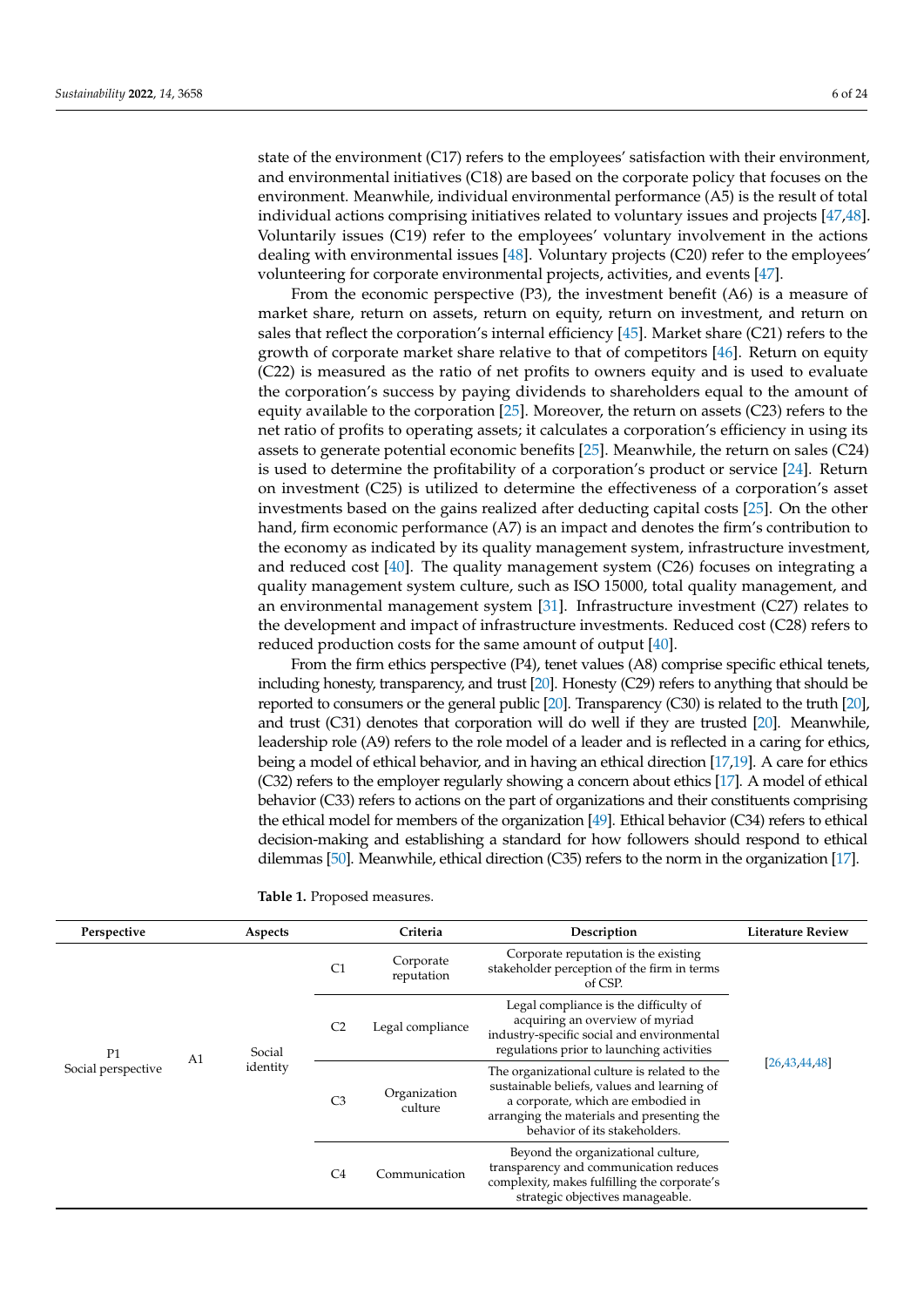**Table 1.** *Cont.*

| Perspective                                    |                | Aspects                                     |                 | Criteria                           | Description                                                                                                                                                                                     | <b>Literature Review</b>                                                                                                                                                                                                                                                             |                  |
|------------------------------------------------|----------------|---------------------------------------------|-----------------|------------------------------------|-------------------------------------------------------------------------------------------------------------------------------------------------------------------------------------------------|--------------------------------------------------------------------------------------------------------------------------------------------------------------------------------------------------------------------------------------------------------------------------------------|------------------|
|                                                |                |                                             | C5              | Green<br>recruitment               | Corporate should have a policy of<br>integrating sustainability criteria into the<br>recruitment process to accelerate shared<br>environmental commitment among people<br>within the corporate. |                                                                                                                                                                                                                                                                                      |                  |
|                                                |                |                                             | C6              | Talent attraction<br>and retention | Recruiting and nurturing talented<br>employees is vital for corporate<br>pursuing sustainability.                                                                                               |                                                                                                                                                                                                                                                                                      |                  |
|                                                | A <sub>2</sub> | Human<br>potential<br>development           | C7              | Participative<br>decision making   | Creating an environment of participative<br>decision making so that subordinates feel<br>empowered to initiate and make decision<br>related to sustainability.                                  |                                                                                                                                                                                                                                                                                      |                  |
|                                                |                |                                             | C8              | Skill building<br>orientation      | Corporate should manage and develop the<br>skills necessary to pursue sustainability<br>among people within it through<br>conducting regular training.                                          |                                                                                                                                                                                                                                                                                      |                  |
|                                                |                |                                             | C9              | Eco-friendly<br>reward system      | Corporate should integrate sustainable<br>development goals with the performance<br>measurement system to evaluate the<br>performance of employees.                                             |                                                                                                                                                                                                                                                                                      |                  |
|                                                | A3             |                                             |                 | C10                                | Toxic emission                                                                                                                                                                                  | The corporate seeks to reduce toxic<br>emissions that are directly or<br>indirectly affected.                                                                                                                                                                                        |                  |
|                                                |                | Environmental<br>impact                     | C11             | Recycled<br>materials              | The corporate has started using<br>recycled materials.                                                                                                                                          |                                                                                                                                                                                                                                                                                      |                  |
|                                                |                |                                             | C12             | Renewable<br>energy                | The corporate increase their consumption<br>of renewable energy.                                                                                                                                |                                                                                                                                                                                                                                                                                      |                  |
|                                                |                |                                             | C13             | Eco-friendly<br>product/service    | Increasing number of environmentally<br>friendly products or services<br>being developed.                                                                                                       |                                                                                                                                                                                                                                                                                      |                  |
|                                                |                |                                             | C14             | Energy<br>consumption              | Total reduction of direct and indirect<br>energy consumption.                                                                                                                                   |                                                                                                                                                                                                                                                                                      |                  |
| P <sub>2</sub><br>Environmental<br>perspective | A4             |                                             | C15             | Environmental<br>problems          | The development program has addressed<br>the most important<br>environmental problems.                                                                                                          | $[45 - 48, 51, 52]$                                                                                                                                                                                                                                                                  |                  |
|                                                |                | Employee en-<br>vironmental<br>satisfaction | C16             | Attention to the<br>environment    | The satisfaction of the amount of attention<br>given to the environment to the employer.                                                                                                        |                                                                                                                                                                                                                                                                                      |                  |
|                                                |                |                                             | C17             | State of the<br>environment        | The satisfaction of the state of the<br>environment in the office.                                                                                                                              |                                                                                                                                                                                                                                                                                      |                  |
|                                                |                |                                             | C18             | Environmental<br>initiatives       | The information of the corporate's<br>environmental initiatives to the employees.                                                                                                               |                                                                                                                                                                                                                                                                                      |                  |
|                                                | A5             | Individual en-                              | C19             | Voluntarily issue                  | Voluntarily carry out environmental<br>actions and initiatives in the daily<br>work activities.                                                                                                 |                                                                                                                                                                                                                                                                                      |                  |
|                                                | performance    | vironmental                                 | C <sub>20</sub> | Voluntarily<br>project             | Voluntarily for projects, endeavours or<br>events that address environmental issues<br>in the corporate.                                                                                        |                                                                                                                                                                                                                                                                                      |                  |
|                                                |                |                                             | C <sub>21</sub> | Market share                       | The growth in the corporate's market share<br>relative to competitors during the last<br>three years has been.                                                                                  |                                                                                                                                                                                                                                                                                      |                  |
| P <sub>3</sub><br>Economic<br>perspective      | A6             | Investment<br>benefit                       |                 | C <sub>22</sub>                    | Return on equity                                                                                                                                                                                | return on equity (ROE) is calculated as a<br>ratio between net income and own equity<br>and it is used to assess the corporate's<br>performance by paying dividends to the<br>shareholders proportional to the amount of<br>equity that has been made available to<br>the corporate. | [24, 25, 40, 45] |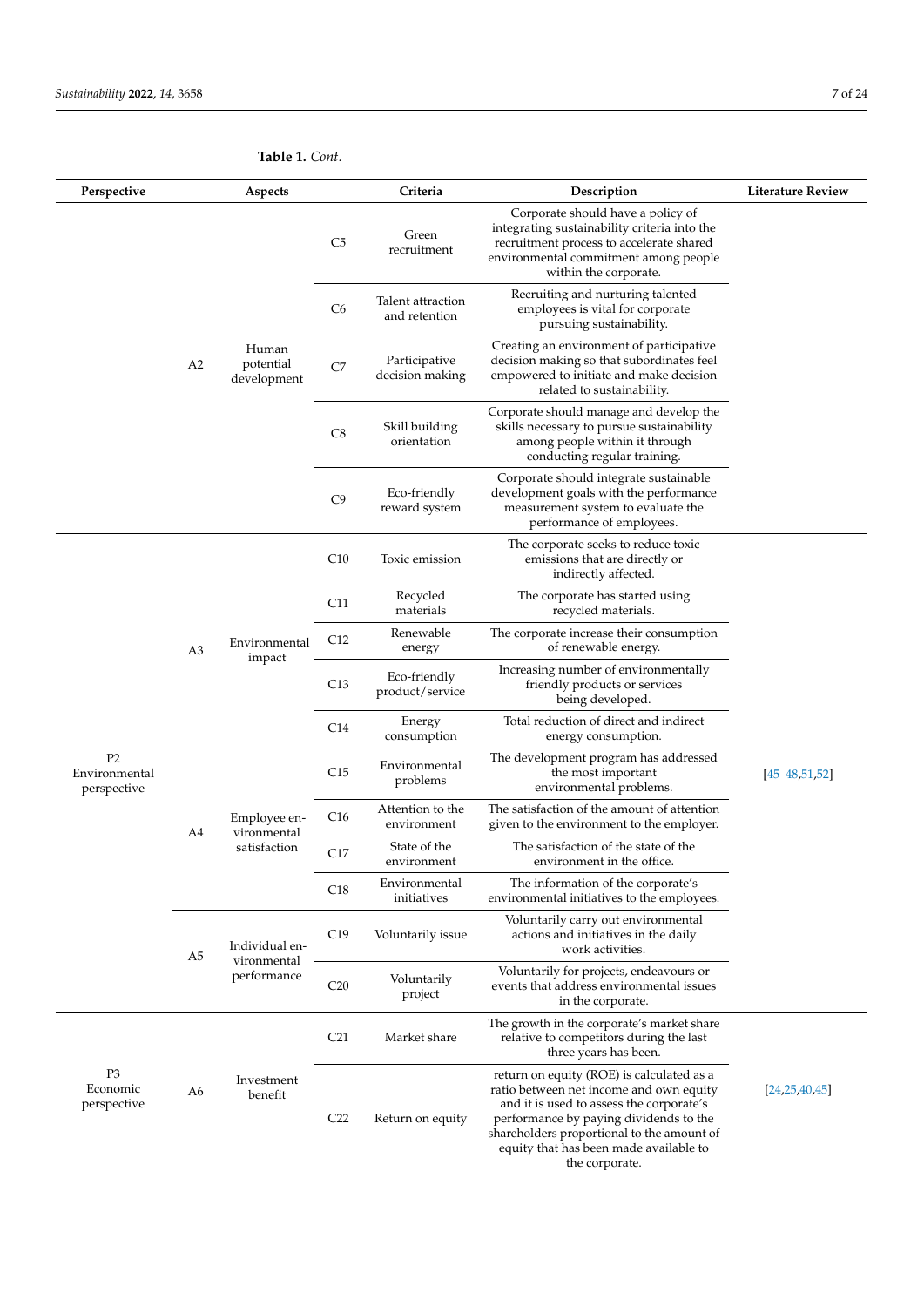P4 Governance perspective

<span id="page-9-1"></span>

|             |             | <b>Table 1.</b> Cont. |                              |                                                                           |                                                                                                                                                                                              |                          |
|-------------|-------------|-----------------------|------------------------------|---------------------------------------------------------------------------|----------------------------------------------------------------------------------------------------------------------------------------------------------------------------------------------|--------------------------|
| Perspective |             | Aspects               |                              | Criteria                                                                  | Description                                                                                                                                                                                  | <b>Literature Review</b> |
|             |             |                       | C <sub>23</sub>              | Return on assets                                                          | is calculated as a ratio between the<br>operating income and operating assets,<br>measures the corporate's efficiency in<br>using its assets on order to obtain future<br>economic benefits. |                          |
|             |             |                       | C <sub>24</sub>              | Return on sales                                                           | Describes the corporate's operational<br>efficiency and is computed as a ratio<br>between gross margin and total sales.                                                                      |                          |
|             |             |                       | C <sub>25</sub>              | Return on<br>investment                                                   | Measure the efficiency of the investments<br>in the assets of the corporate, based on the<br>gains that are obtained taking into<br>consideration the costs of capital.                      |                          |
|             | A7          | Economy's<br>firm     | C <sub>26</sub>              | Quality<br>management<br>systems                                          | Corporate adopting a culture of quality<br>management systems, including Total<br>Quality Management (TQM), ISO 14000<br>and environmental management<br>system (EMS).                       |                          |
|             | performance | C27                   | Infrastructure<br>investment | Development and impact of infrastructure<br>investments of the corporate. |                                                                                                                                                                                              |                          |
|             |             |                       | C28                          | Reduced costs                                                             | Reduced costs of inputs for same level of<br>outputs of the production.                                                                                                                      |                          |
|             |             |                       | C29                          | Honesty                                                                   | Customers and the stakeholders have the<br>right to be provided with<br>corporate-related information.                                                                                       |                          |
|             | A8          | Tenet value           | C30                          | Transparency                                                              | The important thing in the firm ethics is<br>transparency and honesty.                                                                                                                       |                          |

C31 Trust The corporate that carries out good ethics

C<sub>32</sub> Care for ethics Senior managers regularly show that they

C34 Ethical behavior Ethical behavior is the norm in

C35 Ethical direction Senior managers guide decision making in

is a corporate that can be trusted.

care about ethics.

Senior managers model ethical behavior.

the corporate.

an ethical direction.

## <span id="page-9-0"></span>**3. Method**

A9 Leadership role

> This part is separated into two parts. The first covers the F&B industry in Indonesia and the necessity to enhance its performance to achieve CSP. The second section discusses the methods that are used in this study.

## *3.1. Industrial Background*

C33 Model of ethical<br>behavior

In Indonesia, the F&B industry has performed positively throughout 2020 and emerged as one of Indonesia's most resilient growth industries and as a top priority for the government [\[1,](#page-23-0)[53\]](#page-25-0). Moreover, the export value of the F&B industry in the first quarter of 2020 reached 99 million USD. However, the issue of sustainability is the main issue currently faced by this industry. The Proper Secretariat of the MOEF (Ministry of the Environment and Forestry of Indonesia) stated that this polemic led 20 corporations to suffer from being unable to operate; also, in 2019, they introduced a ranking in which nearly 305 firms were ranked as being negligent in environmental and social sustainability. The negative effects of hazardous and toxic soil pollution, such as hexavalent chromium, mercury, arsenic, barium, copper, plum, nickel and zinc, has a harmful effect on the environment and can cause pollution and contamination. Meanwhile, beverage waste suffers degradation that causes methane gas in soil [\[2,](#page-23-1)[54\]](#page-25-1). This has an impact on decreasing corporate performance and

[\[19](#page-23-14)[,20](#page-23-15)[,49](#page-24-24)[,50\]](#page-24-25)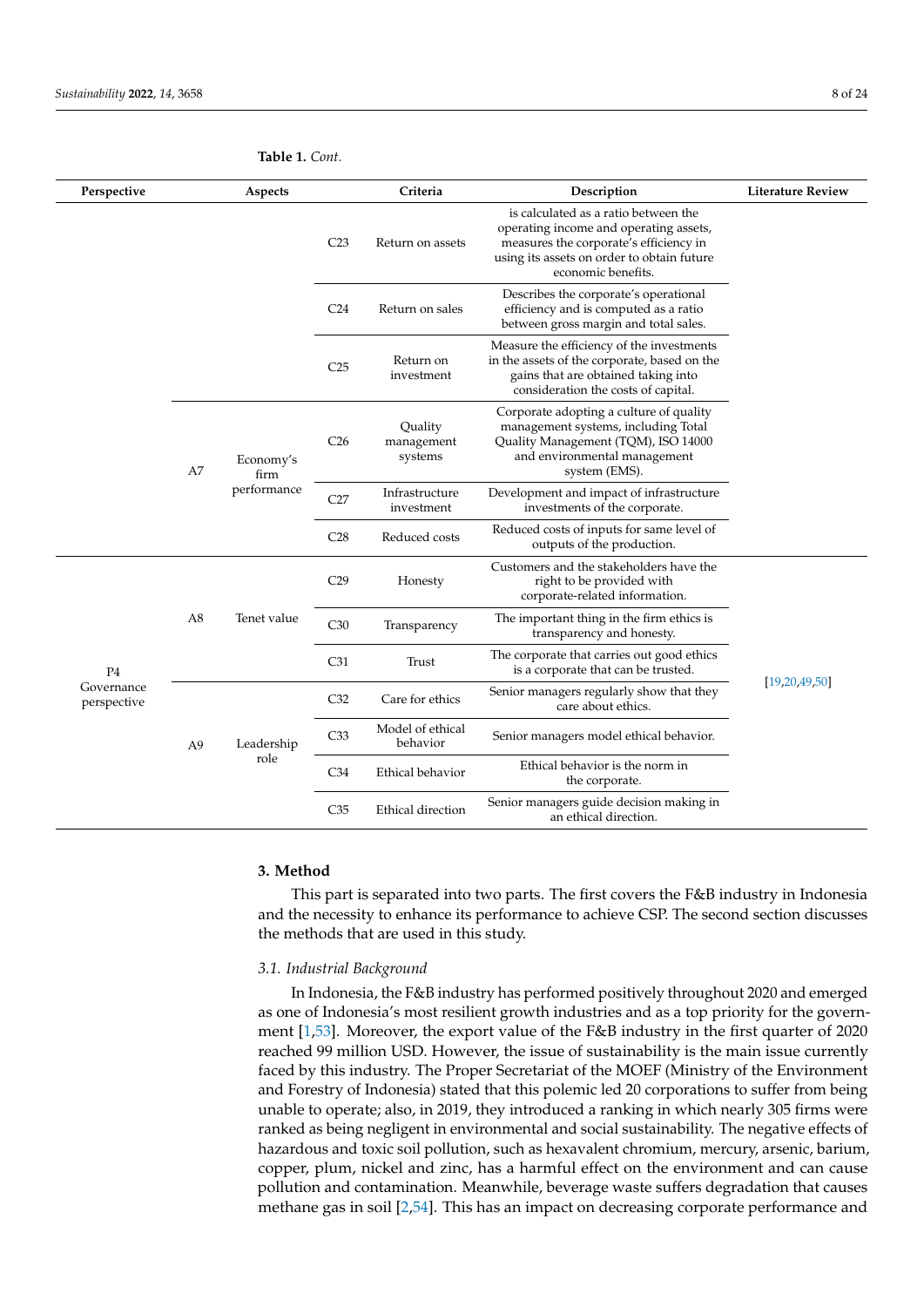represents a threat to a firm's sustainability in the future. The TBL concept in conducting business was envisaged as a response to the problems that have occurred. However, CSP is still not performing effectively and requires further investigation to play a strong role in an approach in addition to the TBL concept approach.

On the other hand, many firms are facing environmental, social, and economical challenges from their stakeholders. Stakeholder pressure explains the power and capacity of stakeholders to influence an organization to make a decision [\[55\]](#page-25-2). Moreover, firms have problems in terms of a compatible life cycle, lack of policy enforcement, determination of sustainable farmland and high-cost investments. On policy issues, policy-makers avoid planning activities, and because of plan additions from the public, the policy-making process might be a lengthy procedure. Hence, approaches other than the TBL concept are needed; emphasizing the role of ethics, including tenet values and leadership roles, is needed to ensure a better future for sustainability. However, the government and F&B firms in Indonesia still pay little attention to ethics roles. Therefore, this study provides benefits to F&B industry practitioners that will enable them to improve their CSP and to proceed with their business operations through focusing on ethics roles. Because of the economic, social, and environmental impacts on the industry, the decision of this industry to support the study structure is important [\[31\]](#page-24-6).

## *3.2. Data Collection*

This study engages 53 experts for the measurement process, as shown in Appendix [A.](#page-22-0) All respondents are employees from various firms in the F&B industry in Indonesia. The questionnaire of this study was developed in 2021 and distributed to 60 respondents. The respondents completed a questionnaire that was distributed through email. In the F&B industry, there are also various divisions to support the company's business goals. These divisions generally consist of two main and supporting areas, each of which has a different role. The characteristics of each division in each company are generally the same, and the only difference is the name of the division. The targets of the respondents in this study were the managerial and supervisory levels, as well as the top level, namely, directors and deputy directors. In composition, on average, almost more than 50% of respondents are at the supervisory level, while the manager and general manager levels comprise more than 30% and the remainder are at the director and deputy director levels. For the years of service in the company, more than 50% of the respondents have an average work experience of over five years. This can be explained by the fact that the average age of the respondents is more than 30 years, with work experience of more than 5 years. The education level of the respondents was strong: 62% were undergraduate graduates, 11% were master's graduates, and the rest, approximately 26%, were diploma graduates. Meanwhile, 53% of respondents were in supervisory positions, and only 6% were in general manager and deputy director positions.

## *3.3. Fuzzy Delphi Method*

The FDM originated as fuzzy set theory combined with the Delphi technique and aimed to deal with the specialist source barrier and to improve survey accuracy (Ishikawa et al., 1993). The Delphi methodology was used to eliminate criteria that were not important from the original collection of CSP data, and fuzzy set theory was utilized to resolve the unpredictability arising from the experts' viewpoints. In this study, the individual criterion's relevance as a linguistic variable was assessed by experts to verify the proposed attributes based on specialist linguistic sources, providing thus an effective assessment procedure, for example, a reduction in survey time and expenses, while necessitating a large sample of respondents [\[56\]](#page-25-3).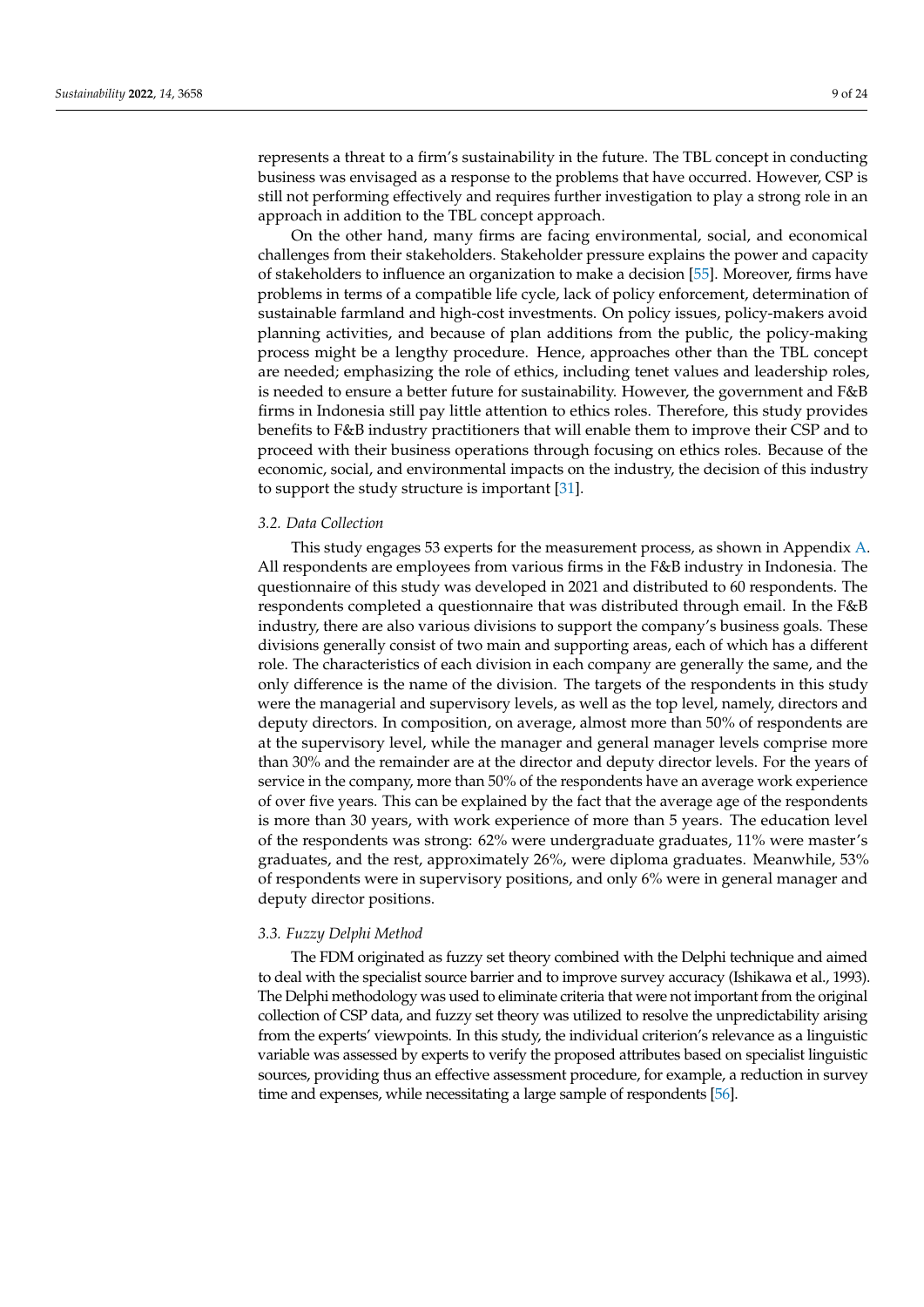Considering that the commission has n experts, the analytical method begins with expert *x* being requested to assess the critical degree of attribute *y* as

$$
d = (a_{xy}; b_{xy}; c_{xy}), x = 1, 2, 3, ..., z; y
$$
  
= 1, 2, 3, ..., z, as d<sub>y</sub> is the weight of y presented as  $p_y$   
=  $(a_y; b_y; c_y)$  with  $a_y = \min(a_{xy}), b_y = \left(\prod_{1}^{n} b_{xy}\right)^{\frac{1}{n}}$ , and  $c_y$   
=  $\max(c_{xy})$ 

Next, the specialist's linguistic sources are interpreted into triangular fuzzy numbers, as shown in Table [2.](#page-11-0)

<span id="page-11-0"></span>

| Table 2. The transformations of linguistic terms for FDM. |  |
|-----------------------------------------------------------|--|
|-----------------------------------------------------------|--|

| Linguistic Terms (Performance/Importance) | <b>Corresponding Triangular Fuzzy Numbers</b> |
|-------------------------------------------|-----------------------------------------------|
| Extreme                                   | (0.75, 1.0, 1.0)                              |
| Demonstrated                              | (0.5, 0.75, 1.0)                              |
| Strong                                    | (0.25, 0.5, 0.75)                             |
| Moderate                                  | (0, 0.25, 0.5)                                |
| Equal                                     | (0, 0, 0.25)                                  |

The convex combination values are obtained using a *ε* cut as:

$$
u_y = a_y - \varepsilon (c_y - b_y), p_y = x_y - \varepsilon (b_y - \varepsilon a_y), b = 1, 2, 3, \dots, m
$$
 (1)

where  $\varepsilon = [0, 1]$  denoting whether the experts' opinions are optimistic or pessimistic.  $\varepsilon$  = 0.5 denotes a common opinion.

The fuzzy evaluation is transformed into precise numbers  $H_y$  as follows:

$$
H_y = \int (u_y, p_y) = \sigma [u_y + (1 - \sigma) p_y]
$$
 (2)

where  $\sigma$  indicates the expert's positive balancing assessment.

Afterward, the threshold is attained as  $T =$  *m* ∑  $\sum_{y=1} H_y$  $\setminus$ /*m* to polish the valid attributes

from the initial set.

If  $H_v \geq T$ , attribute *b* is valid. If not, it is removed.

## *3.4. Fuzzy DEMATEL*

The causal interrelationships among the CSP aspects are acquired using FDEMATEL. Expert judgment involves making decisions in the face of uncertainty; additionally, FDE-MATEL is used to deal with the vagueness inherent in expert judgments and to assist in decision-making [\[26\]](#page-24-1). It is particularly advantageous and effective for envisioning the structure by using causal matrices and/or charts for the purpose of analyzing and studying complex decision-making. FDEMATEL uses fuzzy rules to convert qualitative data into fuzzy quantitative data. The fuzzy membership functions  $\tilde{e}^{k}_{ij} = \left(\tilde{e}^{k}_{1ij}, \tilde{e}^{k}_{2ij}, \tilde{e}^{k}_{3ij}\right)$  are used to calculate the weighted total values.

An attribute set  $Q = \{q_1, q_2, q_3, \cdots, q_n\}$  of mathematical relations are postulated, and specific pairwise comparisons are utilized to produce them. Using linguistic scales ranging from VL (very little influence) to VHI (very great influence), the study determined crisp values for TFNs, as shown in Table [3.](#page-12-0) Suppose that there are k experts in the evaluating assessment and  $\tilde{e}_{ij}^k$  represent the fuzzy weight of the *i*<sup>th</sup> attribute's influence on the *j*<sup>th</sup> attribute as assessed by expert  $k^{\text{th}}$ .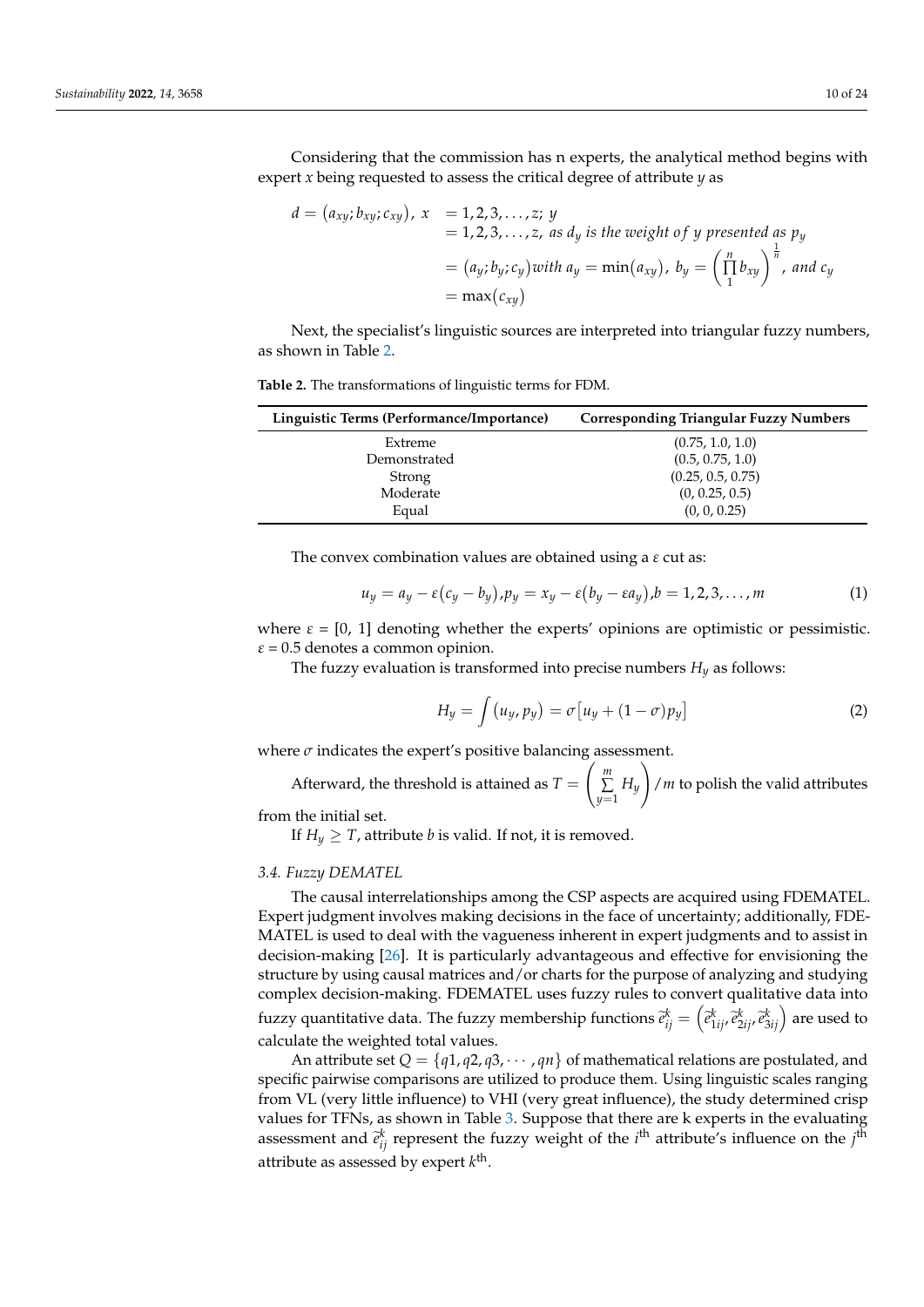| <b>Scale</b> | Linguistic Variable | <b>Corresponding Triangular Fuzzy Number (TFNs)</b> |
|--------------|---------------------|-----------------------------------------------------|
| VI.          | Very low influence  | (0.0, 0.1, 0.3)                                     |
| L            | Low influence       | (0.1, 0.3, 0.5)                                     |
| М            | Moderate influence  | (0.3, 0.5, 0.7)                                     |
| H            | High influence      | (0.5, 0.7, 0.9)                                     |
| VН           | Very high influence | (0.7, 0.9, 1.0)                                     |

<span id="page-12-0"></span>**Table 3.** TFNs linguistic scale.

The fuzzy numbers are abridged using:

$$
Q = \left(q\tilde{e}_{1ij}^k, q\tilde{e}_{2ij}^k, q\tilde{e}_{3ij}^k\right) = \left[\frac{\left(e_{1ij}^k - \min e_{1ij}^k\right)}{\Delta}, \frac{\left(e_{2ij}^k - \min e_{2ij}^k\right)}{\Delta}, \frac{\left(e_{3ij}^k - \min e_{3ij}^k\right)}{\Delta}\right]
$$
(3)

where  $\Delta = \text{max} e_{3ij}^k - \text{min} e$ 

The left (*l*) and right (*r*) normalized values are computed using

$$
\left(l_{ij}^n, r_{ij}^n\right) = \left[\frac{(qe_{2ij}^k}{\left(1+qe_{2ij}^k - qe_{1ij}^k\right)}, \frac{qe_{3ij}^k}{\left(1+qe_{3ij}^k - qe_{2ij}^k\right)}\right]
$$
(4)

The normalized crisp values (*nc*) are determined using:

$$
nc_{ij}^k = \frac{[l_{ij}^k \left(1 - l_{ij}^k\right) + \left(r_{ij}^k\right)^2]}{\left(1 - l_{ij}^k + r_{ij}^k\right)}
$$
(5)

The synthetic crisp values are gathered from each perceptiveness of the *k* expert using:

$$
\tilde{e}_{ij}^k = \frac{\left(nc_{ij}^1 + nc_{ij}^2 + nc_{ij}^3 + \dots + nc_{ij}^3\right)}{k}
$$
(6)

The  $n \times n$  initial matrix of direct relation (*IM*) is developed in pairwise comparison form, in which  $\hat{e}_{ij}^k$  denotes the influence level of attribute *i* on attribute *j* as  $IM = \begin{bmatrix} \hat{e}_{ij}^k \end{bmatrix}_{n \times n}$ .

The normalized direct relation matrix (*U*) is generated as

$$
U = \tau \otimes IM
$$
  
\n
$$
\tau = \frac{1}{\max_{1 \le i \le k} \sum_{j=1}^k \tilde{c}_{ij}^k}
$$
\n(7)

The interrelationship matrix (*W*) is then attained using:

$$
W = U(I - U)^{-1},
$$
 (8)

where *W* is  $[w_{ij}]_{n \times n}$  *i*, *j* = 1, 2, · · · *n*. The driving power ( $\vartheta$ ) and dependence power ( $\mu$ ) values are assimilated from the row and column total values of the interrelationship matrix using:

$$
\vartheta = \left[\sum_{i=1}^{n} w_{ij}\right]_{n \times n} = [w_i]_{n \times 1} \tag{9}
$$

$$
\mu = \left[\sum_{j=1}^{n} w_{ij}\right]_{n \times n} = \left[w_j\right]_{1 \times n} v \tag{10}
$$

Therefore, the attributes are positioned into the cause-and-effect diagram by deriving  $[(\vartheta + \mu), (\vartheta - \mu)]$ , which in turn form the horizontal and vertical vectors. On the one hand,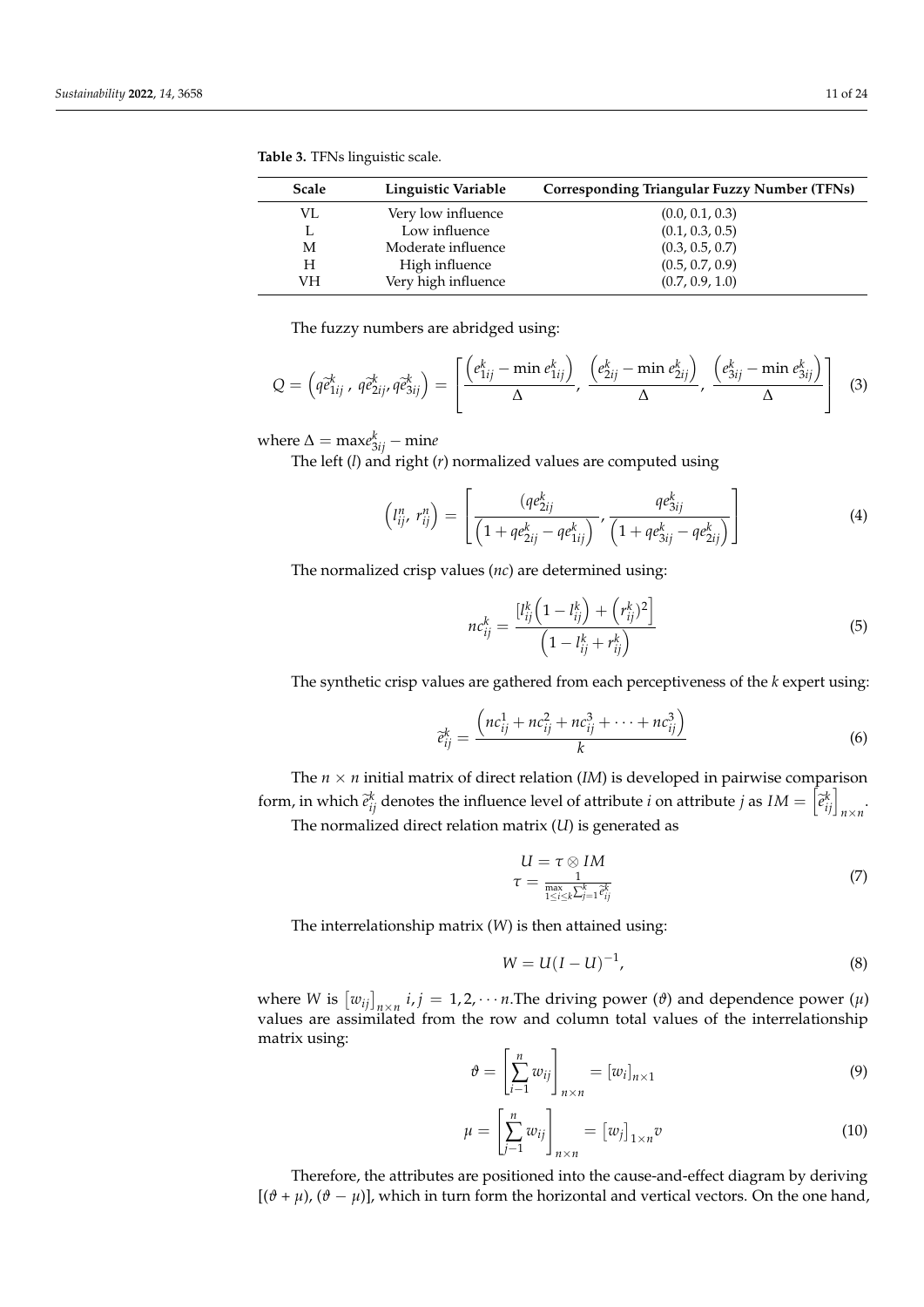$(\vartheta + \mu)$  signifies the attributes' importance. The attribute with the higher  $(\vartheta + \mu)$  value is more important among the set. On the other hand, the attributes are categorized into cause-and-effect groups based on their  $(\theta - \mu)$  values. If  $(\theta - \mu)$  values are positive, the attribute is assigned to the cause group; otherwise, it is assigned to the effect group.

## 3.5. Fuzzy Kano Model  $2.5$  Functional Model

The FKM aims to organize and features a matrix based on five distinct levels (shown in Figure [1\)](#page-13-0) [\[31\]](#page-24-6).

<span id="page-13-0"></span>

**Figure 1. Figure 1.** Kano Model. Kano Model.

Must-be (M): includes the required attributes that a firm must have to maintain its normal operational procedures, and a failure to meet these requirements intensely increases low performance.

One-dimensional (O): includes the attributes such that if these attributes are fulfilled, the firm's performance is enhanced; otherwise, low performance occurs. These attributes are the expectation standard to improve the firm's operational procedures.

Attractive (A): includes attributes that deliver outstanding performance once fulfilled but do not cause low performance when not achieved. These attributes are not ordinarily predictable and are often undeclared due to unexpected performance delight.

Indifferent (I): includes attributes bringing neither high nor low performance to the firm.

Reverse (R): includes attributes bringing high performance level but then resulting in low performance and denoting that decision-makers are not alike.

The Kano model may be used to gauge the total perceived respondent evaluation of the study subject. For the decision-making, the evaluation is based on functional and dysfunctional dimensions of the responses [\[41\]](#page-24-16). Figure [1](#page-13-0) depicts the connection between the respondents' evaluation and the functional presence of quality features in various Kano classes. For each attribute, the Kano Model employs a survey that includes a pair of dysfunctional and functional questions. Functional inquiries represent circumstances in which the questioned attribute is appropriately delivered. In contrast, dysfunctional queries identify situations in which the performance of the chosen attribute is inadequate. Using the Fuzzy Kano questionnaire, five distinct reactions are possible for the proposed attribute. Then, the Kano evaluation table is shown in Table [4.](#page-14-0)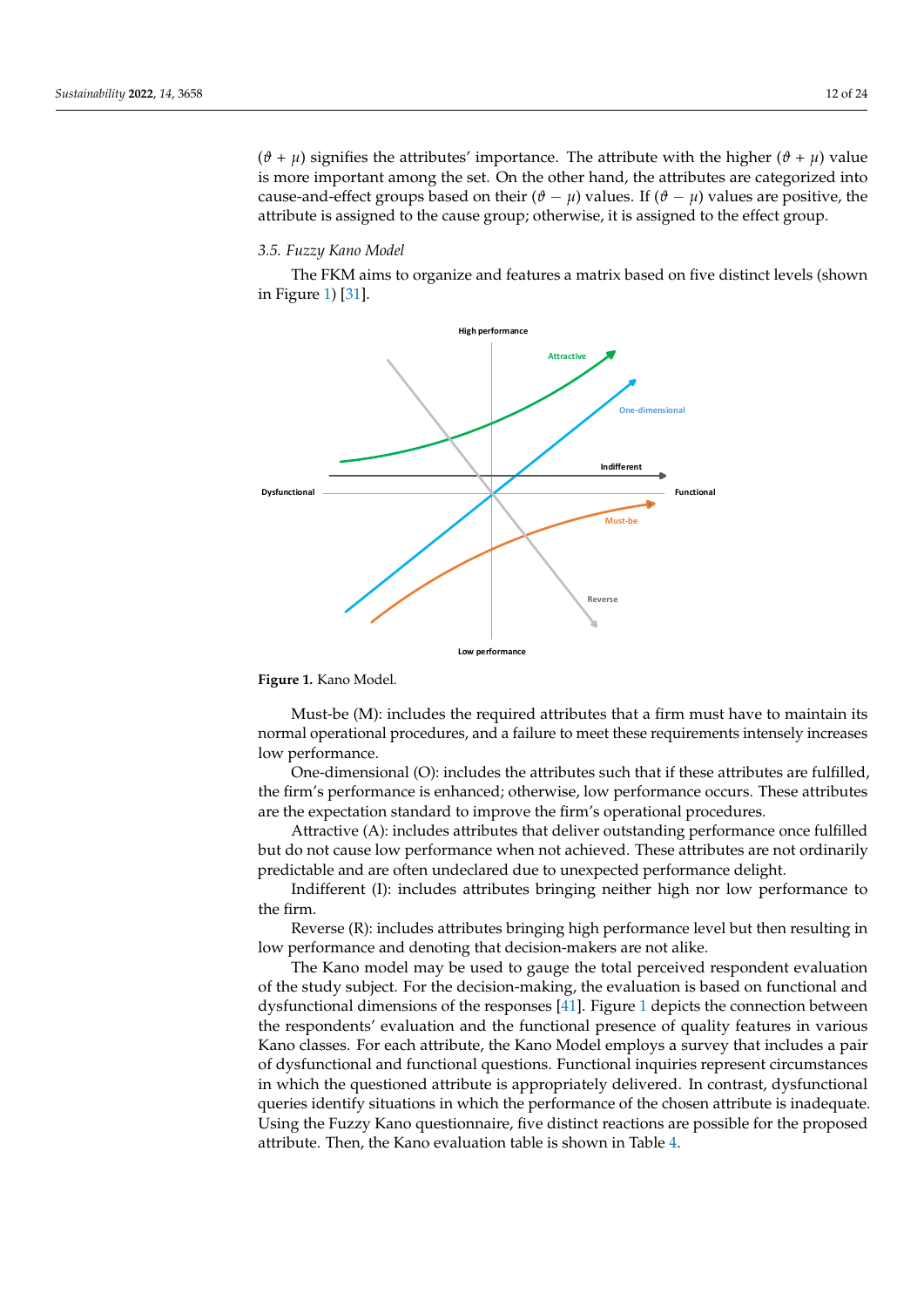| Criteria i |         |                          | Dysfunctional |              |      |                |  |  |  |
|------------|---------|--------------------------|---------------|--------------|------|----------------|--|--|--|
|            |         | Pleasant                 | Expect        | No Different | Okay | <b>Dislike</b> |  |  |  |
|            | Like    | $\overline{\phantom{0}}$ | A             | A            | A    |                |  |  |  |
|            | Expect  | R                        |               |              |      | М              |  |  |  |
| Functional | Neutral |                          |               |              |      | М              |  |  |  |
|            | Accept  | R                        |               |              |      | М              |  |  |  |
|            | Dislike |                          |               |              |      | -              |  |  |  |

<span id="page-14-0"></span>**Table 4.** Fuzzy Kano model evaluation table.

The Kano model questionnaire allows respondents to more completely present thoughts and solutions to often encountered problems and fit them within a human thinking model; even minor feelings or ideas are communicated to service providers via the questionnaire. As a result, Kano's model and subsequent quality attribute categorization will be both comparative and real. Fuzzy context is employed to reduce the uncertainty and roughness of the responses. The method provides high flexibility for respondents to show their authentic opinions. If the respondents are asked to give multiple answers on a fuzzy basis, the data will be closer to their original perception. Five distinct responses are suggested. The respondents may respond to questions by marking multiple responses with quantitative values within the interval of 0 to 100%. All attributes are designed with a single pair of functional-dysfunctional queries. The questionnaire was validated through interviews with researchers and experts. When the expert did not have a precise judgment in one single choice, percentages showing their response for multiple choices were used, such as 60% and 40% for a functionality. Table [5](#page-14-1) shows a sample outcome for a specific expert.

<span id="page-14-1"></span>**Table 5.** The fuzzy kano's questionnaire.

| How Do You Feel When the<br><b>Good Corporate Is Having or Not</b><br>Having a Good Ethics? |                             | <b>FKM Ouestionnaire</b> |                                       |                                |                                        |                               |  |
|---------------------------------------------------------------------------------------------|-----------------------------|--------------------------|---------------------------------------|--------------------------------|----------------------------------------|-------------------------------|--|
|                                                                                             |                             | It Is Pleasant<br>(%)    | It Is Expected to<br>Be Like That (%) | No Different<br>$\binom{9}{0}$ | It Is Okay for<br>Me $\left(\%\right)$ | I Do Not Like<br>That $(\% )$ |  |
| Respondent I                                                                                | Functional<br>Dysfunctional | 60                       | 40                                    | 10                             | 30                                     | 60                            |  |

Then, the functional (*F*) and dysfunctional (*D*) matrices are created for the purpose of recording the respondents' replies. The matrix *S*, with a dimension of  $[5 \times 5]$  is obtained by multiplying the transpose of matrix *F* by matrix *D*. For example:

$$
F = \begin{bmatrix} 0.6 \\ 0.4 \\ 0 \\ 0 \\ 0 \end{bmatrix} D = [0, 0, 0.1, 0.3, 0.6]
$$
 (11)

Then  $S_{[5\times5]}$  is calculated by combining  $F_{[5\times1]}$  and  $D_{[1\times5]}$ . The fuzzy Kano Model is formed as:

$$
S_{5\times5} = F_{5\times1} \times D_{1\times5} = \begin{bmatrix} a_{11} & a_{12} & a_{13} & a_{14} & a_{15} \\ a_{21} & a_{22} & a_{23} & a_{24} & a_{25} \\ a_{31} & a_{32} & a_{33} & a_{34} & a_{35} \\ a_{41} & a_{42} & a_{43} & a_{44} & a_{45} \\ a_{51} & a_{52} & a_{53} & a_{54} & a_{55} \end{bmatrix}
$$
(12)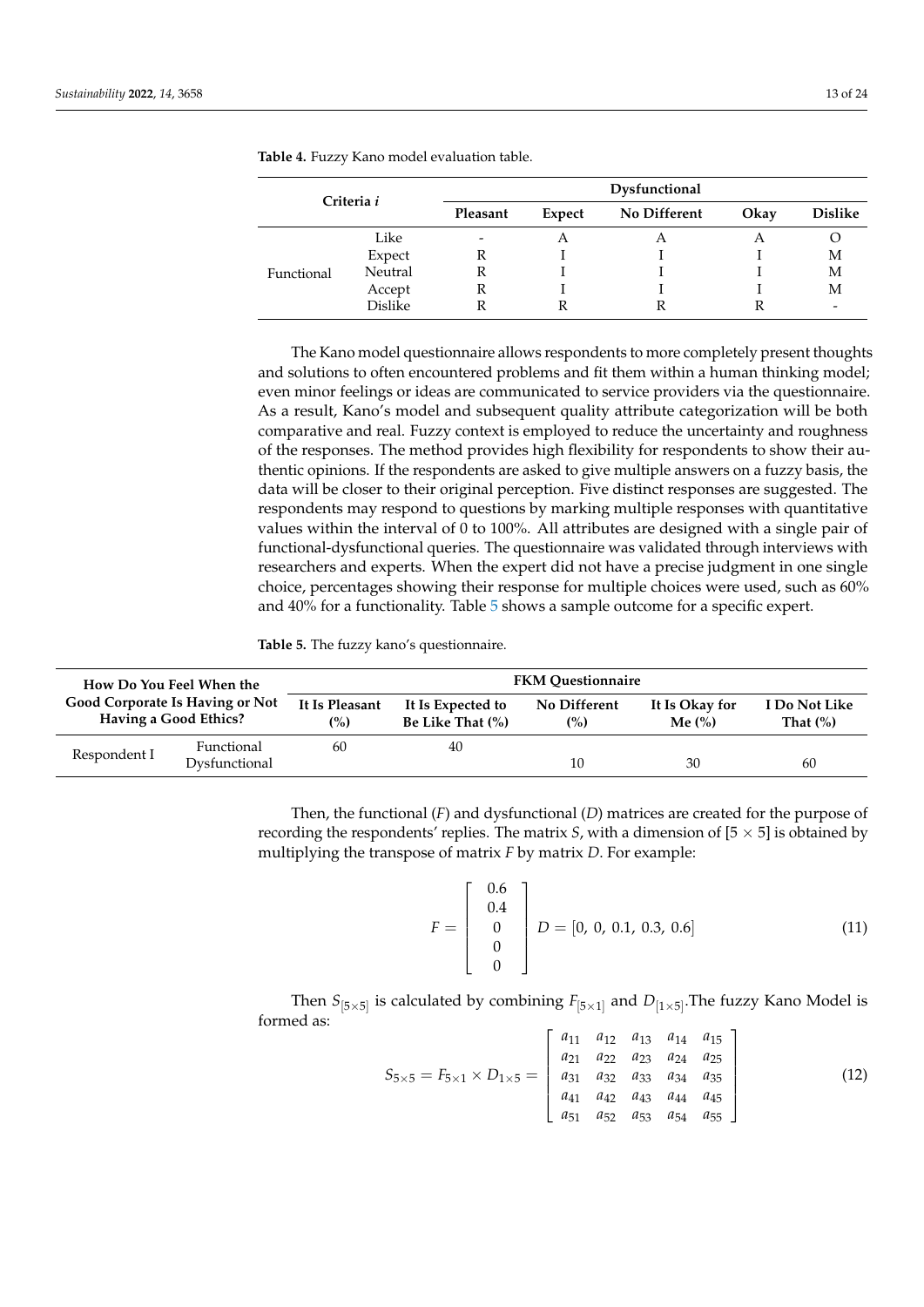For example:

|                  |  |  | $0 \t 0 \t 0.1 \t 0.3 \t 0.6$                                                                                                                                                          |  |
|------------------|--|--|----------------------------------------------------------------------------------------------------------------------------------------------------------------------------------------|--|
|                  |  |  |                                                                                                                                                                                        |  |
|                  |  |  |                                                                                                                                                                                        |  |
| $S_{5\times 5}=$ |  |  |                                                                                                                                                                                        |  |
|                  |  |  |                                                                                                                                                                                        |  |
|                  |  |  | $\left[\begin{array}{cccc c} 0.6 & 0 & 0.6 & 0.18 & 0.36 \ 0.4 & 0 & 0 & 0.4 & 0.12 & 0.24 \ 0 & 0 & 0 & 0 & 0 & 0 \ 0 & 0 & 0 & 0 & 0 & 0 \ 0 & 0 & 0 & 0 & 0 & 0 \end{array}\right]$ |  |

Then, the membership value was calculated as shown below:

$$
(M) = a_{25} + a_{35} + a_{45}
$$
  
\n
$$
(O) = a_{15}
$$
  
\n
$$
(A) = a_{12} + a_{13} + a_{14}
$$
  
\n
$$
(I) = a_{22} + a_{23} + a_{24} + a_{32} + a_{34} + a_{42} + a_{43} + a_{44}
$$
  
\n
$$
(R) = a_{21} + a_{31} + a_{41} + a_{51} + a_{52} + a_{54}
$$
\n(13)

Each attribute's membership degree is compared to the Kano assessment chart, and the membership degree *T* is obtained.

$$
T = \left[ \begin{array}{ccccc} 0.24 & 0.36 & 0.24 & 0.16 & 0 \\ \hline A & O & M & I & R \\ \hline 0 & 1 & 0 & 0 & 0 \\ \end{array} \right] \tag{14}
$$

The membership degrees frequency for every attribute are summarized. Thus, attributes are classified into the formerly stated five categories.

## <span id="page-15-0"></span>**4. Results**

This section discusses the results and discussion of the FDM, DEMATEL and Kano analysis used in this study.

## *4.1. Fuzzy Delphi Method Results*

Thirty-five criteria shown in Table [1](#page-9-1) for the CSP criteria were submitted for FDM analysis. The acceptability threshold was determined,  $T = 0.552$ , using Equations (1) and (2). The FDM findings, which include the weights assigned to the criterion and their associated thresholds, are shown in Table [6.](#page-16-0) The criteria with a defuzzied weight less than the value of the threshold are eliminated. Once all the criteria belonging to an aspect are eliminated, that aspect is also removed. Table [7](#page-16-1) shows the eight accepted aspects, and fourteen accepted criteria remain as validated structures for the next stage of the evaluation.

|  |  |  | Table 6. FDM-CSP Screening Out. |  |
|--|--|--|---------------------------------|--|
|--|--|--|---------------------------------|--|

| Criteria       | $\boldsymbol{u}$ | p     | H     | Decision   |
|----------------|------------------|-------|-------|------------|
| C <sub>1</sub> | 0.250            | 0.345 | 0.532 | Unaccepted |
| C <sub>2</sub> | 0.250            | 0.395 | 0.548 | Unaccepted |
| C <sub>3</sub> | 0.250            | 0.260 | 0.503 | Unaccepted |
| C4             | 0.250            | 0.409 | 0.553 | Accepted   |
| C <sub>5</sub> | 0.250            | 0.298 | 0.516 | Unaccepted |
| C <sub>6</sub> | 0.250            | 0.286 | 0.512 | Unaccepted |
| C7             | 0.250            | 0.371 | 0.540 | Unaccepted |
| C8             | 0.250            | 0.409 | 0.553 | Accepted   |
| C <sub>9</sub> | 0.250            | 0.415 | 0.555 | Accepted   |
| C10            | 0.250            | 0.443 | 0.564 | Accepted   |
| C11            | 0.250            | 0.374 | 0.541 | Unaccepted |
| C12            | 0.250            | 0.356 | 0.535 | Unaccepted |
| C13            | 0.250            | 0.415 | 0.555 | Accepted   |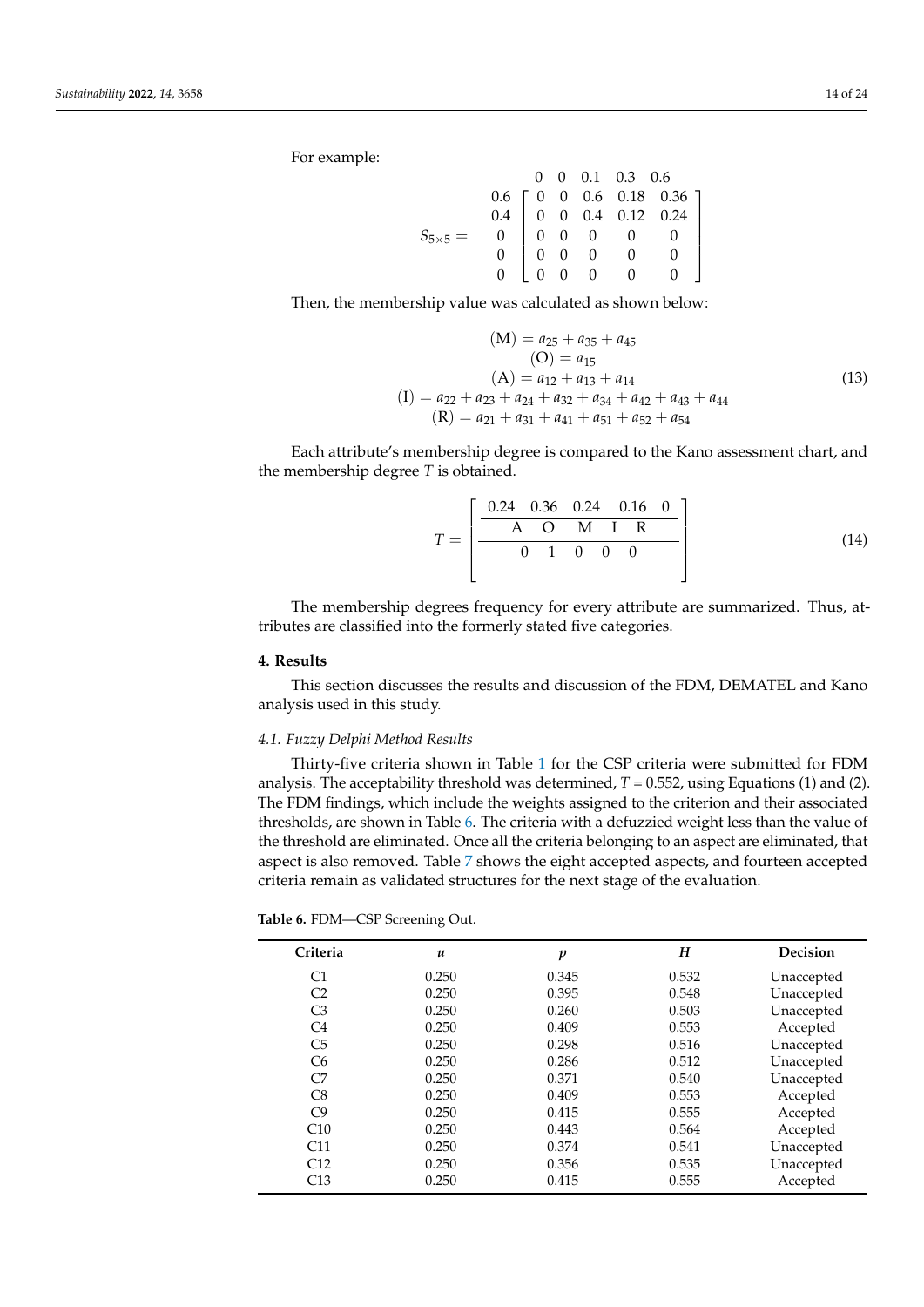| Criteria              | $\boldsymbol{u}$ | $\boldsymbol{p}$ | Н     | Decision   |  |  |
|-----------------------|------------------|------------------|-------|------------|--|--|
| C <sub>14</sub>       | 0.250            | 0.334            | 0.528 | Unaccepted |  |  |
| C15                   | 0.250            | 0.406            | 0.552 | Unaccepted |  |  |
| C16                   | 0.500            | 0.412            | 0.637 | Accepted   |  |  |
| C17                   | 0.250            | 0.406            | 0.552 | Unaccepted |  |  |
| C18                   | 0.250            | 0.354            | 0.535 | Unaccepted |  |  |
| C19                   | 0.250            | 0.406            | 0.552 | Unaccepted |  |  |
| C20                   | 0.250            | 0.383            | 0.544 | Unaccepted |  |  |
| C <sub>21</sub>       | 0.250            | 0.389            | 0.546 | Unaccepted |  |  |
| C22                   | 0.250            | 0.432            | 0.561 | Accepted   |  |  |
| C <sub>23</sub>       | 0.250            | 0.508            | 0.586 | Accepted   |  |  |
| C <sub>24</sub>       | 0.250            | 0.362            | 0.537 | Unaccepted |  |  |
| C <sub>25</sub>       | 0.250            | 0.342            | 0.531 | Unaccepted |  |  |
| C <sub>26</sub>       | 0.250            | 0.415            | 0.555 | Accepted   |  |  |
| C27                   | 0.250            | 0.383            | 0.544 | Unaccepted |  |  |
| C28                   | 0.250            | 0.425            | 0.558 | Accepted   |  |  |
| C <sub>29</sub>       | 0.250            | 0.658            | 0.636 | Accepted   |  |  |
| C30                   | 0.250            | 0.458            | 0.569 | Accepted   |  |  |
| C <sub>31</sub>       | 0.250            | 0.560            | 0.603 | Accepted   |  |  |
| C <sub>32</sub>       | 0.250            | 0.365            | 0.538 | Unaccepted |  |  |
| C <sub>33</sub>       | 0.250            | 0.392            | 0.547 | Unaccepted |  |  |
| C <sub>34</sub>       | 0.250            | 0.356            | 0.535 | Unaccepted |  |  |
| C35                   | 0.250            | 0.469            | 0.573 | Accepted   |  |  |
| Threshold $T = 0.552$ |                  |                  |       |            |  |  |

<span id="page-16-0"></span>**Table 6.** *Cont.*

<span id="page-16-1"></span>**Table 7.** Valid hierarchical framework.

|                | Aspects                                | Criteria        |                              |  |  |
|----------------|----------------------------------------|-----------------|------------------------------|--|--|
| A1             | Social Identity                        | C4              | Communication                |  |  |
| A <sub>2</sub> | Human potential development            | C8              | Skill building orientation   |  |  |
|                |                                        | C9              | Eco-friendly reward system   |  |  |
|                |                                        | C10             | Toxic emission               |  |  |
|                | Environmental Impact<br>A <sub>3</sub> |                 | Eco-friendly product/service |  |  |
| A4             | Employee environmental satisfaction    | C <sub>16</sub> | Attention to the environment |  |  |
|                | A6<br>Investment Benefit               |                 | Return on equity (ROE)       |  |  |
|                |                                        |                 | Return on assets (ROA)       |  |  |
|                |                                        | C <sub>26</sub> | Quality management systems   |  |  |
| A7             | Economy's firm Performance             | C28             | Reduced costs                |  |  |
|                |                                        | C29             | Honesty                      |  |  |
| A8             | Tenet value                            | C <sub>30</sub> | Transparency                 |  |  |
|                |                                        | C <sub>31</sub> | Trust                        |  |  |
| A9             | Leadership roles                       | C <sub>35</sub> | Ethical direction            |  |  |

## *4.2. Fuzzy DEMATEL Results*

This paper provides some evidence that is shown in Tables [8](#page-17-0) and [9](#page-17-1) and illustrates the causal links that exist between the aspects.

Figure [2](#page-17-2) depicts the causal linkages between the aspects. The CSP is classified along the (D-R) axis on the positive side of the (D-R) axis into a causal group of CSP. The human potential development (A2), environmental impact (A3), tenet value (A8), and leadership role (A9) are classified into the cause group, while the social identity (A1), employee environment satisfaction (A4), investment benefit (A6), and firm economic performance (A7) belong to the effect group. The interrelationships between attributes are addressed, such as the fact that tenet value (A8) and the leadership role (A9) have a strong influence on (A4), as well as among others in the system, confirming the role of firms' ethics in CSP. Furthermore, social identity (A1), (A2), (A3), and (A6) have a medium influence on (A4); (A9) also has a medium influence on several aspects, namely, (A1), (A3), (A6), and (A8).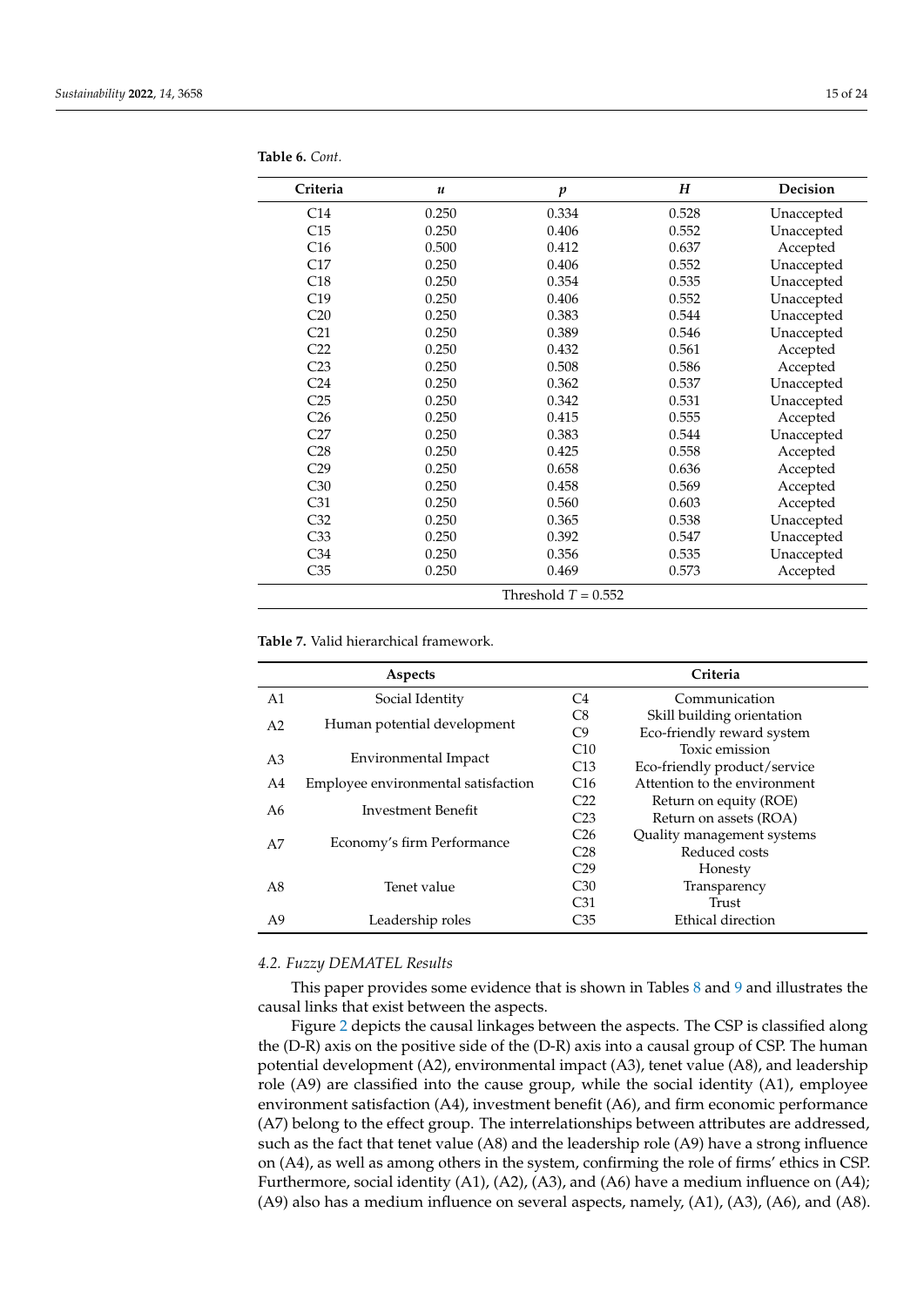There is a causal interrelation between (A9) and (A3), a medium influence of (A9) with (A3), and a weak relationship of (A3) with (A9). Meanwhile, a weak relationship between aspects is found as follows: (A3) with (A9), (A7) with (A4), (A8) with (A1), (A3), (A6), (A7), and (A9), and (A9) with (A2) and (A7). However, the reverse interaction also shows interinfluences among the SCP aspects in (A3) and (A8) to (A9).

|    | A1     | A2     | A <sub>3</sub> | A4     | A6     | A7     | A8     | A9     | v      |
|----|--------|--------|----------------|--------|--------|--------|--------|--------|--------|
| A1 | 4.150  | 3.962  | 4.066          | 4.267  | 4.040  | 4.037  | 4.067  | 4.058  | 32.648 |
| A2 | 4.073  | 4.008  | 4.052          | 4.224  | 4.033  | 3.983  | 4.008  | 4.044  | 32.426 |
| A3 | 4.093  | 3.994  | 4.158          | 4.271  | 4.071  | 4.031  | 4.072  | 4.081  | 32.773 |
| A4 | 4.046  | 3.914  | 4.033          | 4.276  | 4.018  | 3.989  | 4.039  | 4.038  | 32.353 |
| A6 | 4.059  | 3.917  | 4.021          | 4.191  | 4.075  | 3.965  | 4.014  | 4.019  | 32.261 |
| A7 | 3.914  | 3.792  | 3.934          | 4.096  | 3.928  | 3.938  | 3.889  | 3.900  | 31.392 |
| A8 | 4.155  | 4.044  | 4.141          | 4.330  | 4.126  | 4.085  | 4.189  | 4.136  | 33.205 |
| A9 | 4.209  | 4.092  | 4.197          | 4.385  | 4.183  | 4.147  | 4.182  | 4.255  | 33.650 |
| и  | 32.699 | 31.725 | 32.602         | 34.041 | 32.474 | 32.175 | 32.460 | 32.531 |        |

<span id="page-17-0"></span>**Table 8.** Matrix of total interrelationships.

<span id="page-17-1"></span>**Table 9.** The driving and dependence power.

|                | θ      | u      | $\vartheta + u$ | $\theta - \mu$ |
|----------------|--------|--------|-----------------|----------------|
| A1             | 32.648 | 32.699 | 65.347          | (0.051)        |
| A2             | 32.426 | 31.725 | 64.150          | 0.701          |
| A <sub>3</sub> | 32.773 | 32.602 | 65.376          | 0.171          |
| A4             | 32.353 | 34.041 | 66.394          | (1.688)        |
| A6             | 32.261 | 32.474 | 64.735          | (0.214)        |
| A7             | 31.392 | 32.175 | 63.567          | (0.783)        |
| A8             | 33.205 | 32.460 | 65.665          | 0.745          |
| A9             | 33.650 | 32.531 | 66.181          | 1.119          |

<span id="page-17-2"></span>

**Figure 2.** Causal interrelationships figure among the aspects. **Figure 2.** Causal interrelationships figure among the aspects.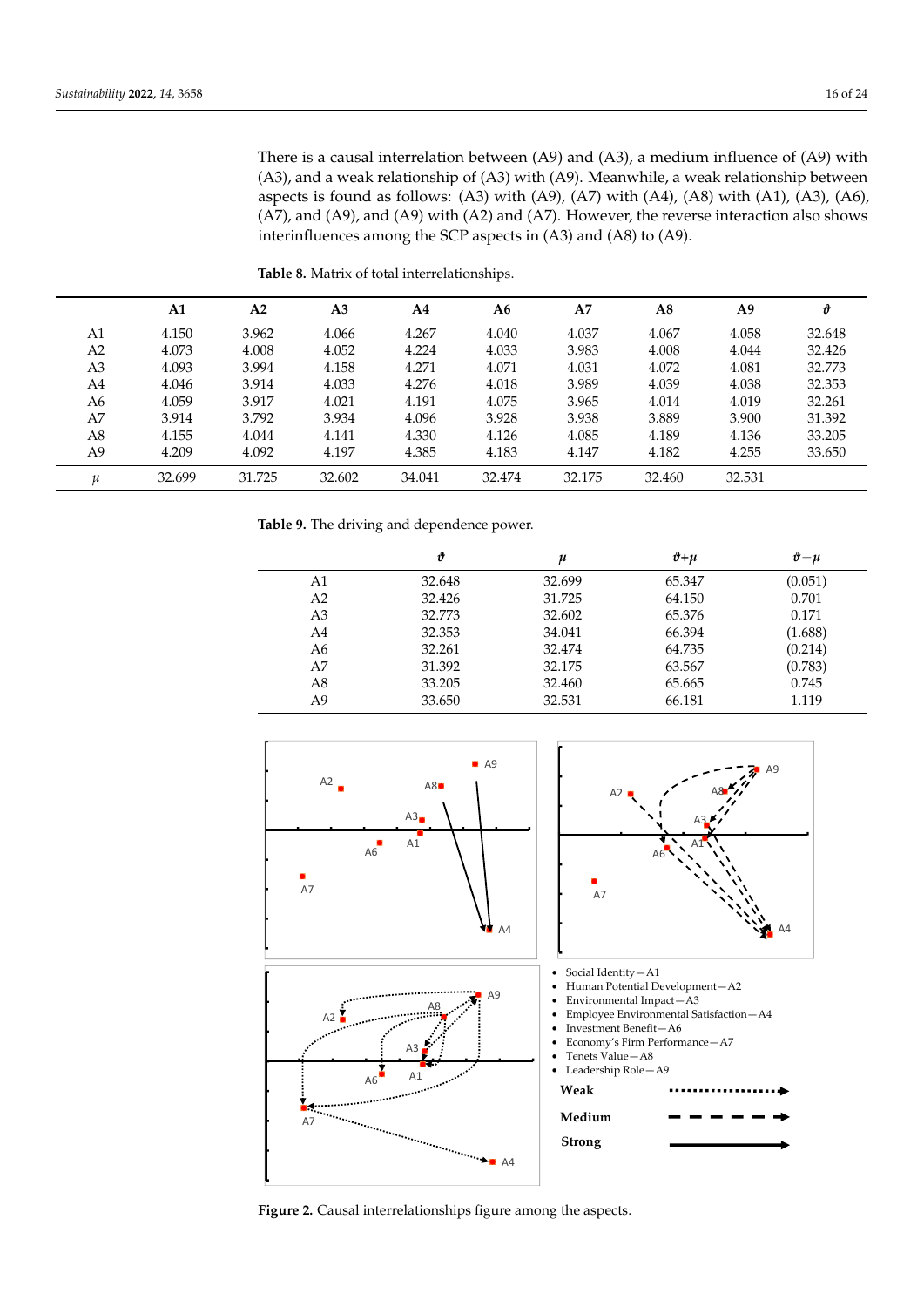## *4.3. Fuzzy Kano Result*

Shown in Table [10,](#page-18-1) the frequency data of all CSP criteria is grouped into fuzzy Kano categories based on the level the executives. The criteria are categorized into 4 groups. The indifferent group includes communication criteria (C4), skill building orientation (C8), attention to the environment (C16), and return on assets (C23). The must-be criteria consisted of toxic emission (C10), transparency (C30), and trust (C31). The criteria of honesty (C29), ethical direction (C35), and eco-friendly product/service (C13) are assigned to the one-dimensional group. Finally, the attractive group comprises an eco-friendly reward system (C9), return on equity criteria (C22), quality management systems (C26), and reduced cost (C28), which are considered the decisive criteria for successful performance.

<span id="page-18-1"></span>

| <b>Table 10. Fuzzy Kano result.</b> |  |
|-------------------------------------|--|
|-------------------------------------|--|

|                 | Criteria                     | A  | O  | M  |    | R | <b>Distribution</b> |
|-----------------|------------------------------|----|----|----|----|---|---------------------|
| C4              | Communication                | 9  | 14 | 10 | 20 |   | Indifferent         |
| C8              | Skill building orientation   | 3  | 3  | 20 | 27 |   | Indifferent         |
| C9              | Eco-friendly reward system   | 27 |    |    | 26 |   | Attractive          |
| C10             | Toxic emission               |    | 3  | 41 | 8  |   | Must Be             |
| C13             | Eco-friendly product/service | 11 | 22 | 9  |    |   | One-dimensional     |
| C16             | Attention to the environment |    |    | 8  | 40 |   | Indifferent         |
| C22             | Return on equity             | 41 |    |    | 10 |   | Attractive          |
| C23             | Return on assets             | q  |    |    | 43 |   | Indifferent         |
| C <sub>26</sub> | Quality management systems   | 29 |    | 8  | 12 |   | Attractive          |
| C28             | Reduced costs                | 27 | 20 |    | 5  |   | Attractive          |
| C29             | Honesty                      |    | 50 |    |    |   | One-dimensional     |
| C30             | Transparency                 | 10 | ◠  | 33 | 8  |   | Must Be             |
| C31             | Trust                        | h  | 3  | 32 | 13 |   | Must Be             |
| C35             | Ethical direction            | 18 | 21 | 9  | 7  |   | One-dimensional     |

## <span id="page-18-0"></span>**5. Implications**

## *5.1. Theoretical Implications*

Identifying the cause-and-effect interrelationships of CSP is the objective of this study. CSP is influenced by the leadership role, tenet values, human potential development, and environmental impacts.

The results show that the leadership role has the highest importance and is a strong cause and influence for employee environmental satisfaction, as well as for other aspects, such as social identity and the firm's economic performance. Leadership plays an important role in improving CSP, helps a firm to implement an ethical structure, and even becomes the basis and foundation through which a firm achieves its performance goals [\[15](#page-23-10)[,27,](#page-24-2)[39\]](#page-24-14). The ethical structure includes a leadership role, which is an important role for managers to play to provide an example and direction in accordance with the ethical standards that must be carried out [\[17,](#page-23-12)[36\]](#page-24-11). The results reveal that it has a strong influence on social identity and investment benefits. By implementing and applying leadership roles within the corporation, firms provide stakeholders a deeper understanding, especially workers, encouraging them to improve their reputation and corporate culture as a CSP improvement [\[8\]](#page-23-4). In addition, regarding investment benefits, for which improved performance is highly linked to the firm's internal efficiency as measured by financial outcomes, leadership can directly increase CSP [\[25\]](#page-24-0). Therefore, the leadership role improves CSP in F&B firms.

Another aspect is represented by tenet values, which have a strong influence within the system, especially on employee environmental satisfaction, and comprise honesty, transparency, and trust in CSP [\[20\]](#page-23-15). By adopting ethical tenets within a sustainable and transparent business model instead of relying on people principles, corporations ensure long-term growth [\[37\]](#page-24-12). The aspect is important for corporations to ensure their growth, especially the adoption of firm ethics to reduce several risks in the long term to ensure that firms are managed properly [\[15\]](#page-23-10). These risks are related to TBL issues, and by reducing the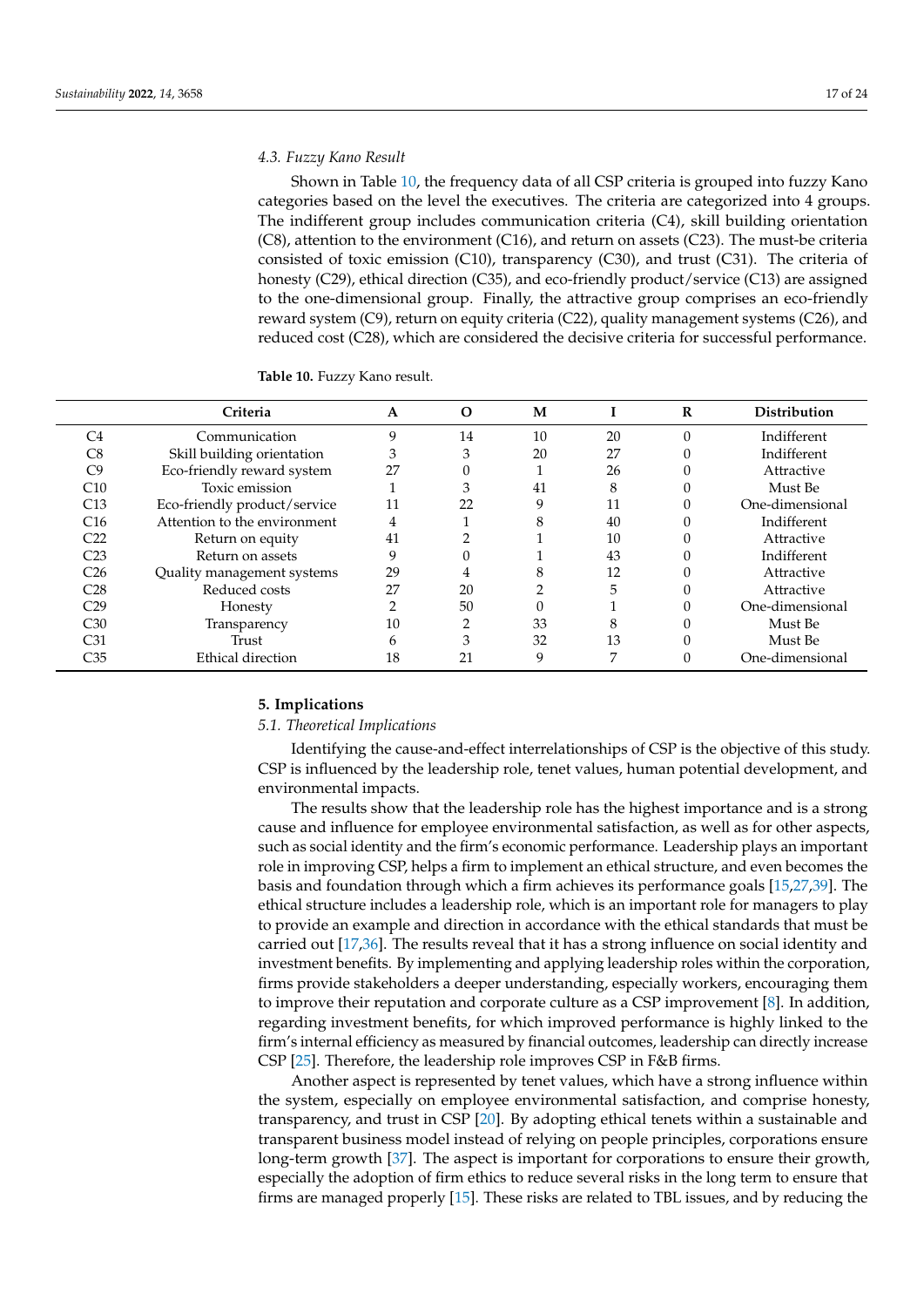risks, tenet value can help firms improve their performance. As is well known, sustainable performance is a benchmark for firms and becomes a structure for evaluating them, providing win–win solutions for companies. Ethical tenet values have been confirmed to help firms take the steps to change debatable policies and to preserve individual ethics [\[20,](#page-23-15)[33\]](#page-24-8). As a result, the corporate's objectives will be achieved by implementing firm ethics [\[27\]](#page-24-2). Therefore, corporate performance can be improved by applying an ethical structure.

Additionally, the human potential development supports consistency in improving CSP through increasing stakeholder satisfaction by emphasizing eco-friendly systems [\[31\]](#page-24-6). A system that is environmentally friendly to stakeholders can help achieve performance improvements and sustainable development goals within the corporation [\[10\]](#page-23-6). Social identity encourages individuals and groups to understand aspects related to corporate reputation, corporate culture, and communication [\[8,](#page-23-4)[26,](#page-24-1)[42\]](#page-24-17). This can be the result of a strong push from human potential development in increasing knowledge and skills. Likewise, regarding firm's economic performance, human development can increase the corporation's financial performance in both tangible and nontangible areas, for instance, infrastructure investment and cost reduction [\[9](#page-23-5)[,40\]](#page-24-15).

Environmental impact also affects CSP in improving firm performance related to cost effectiveness and increasing competitiveness through the reduction of toxic emissions, the recycling of materials, the use of renewable energy, and the consumption of energy [\[45\]](#page-24-20). Thus, the results reveal that the influence of the environmental impact on employee environmental satisfaction is significant. Because the corporation's attention to its influence on the environment provides satisfaction to its stakeholders, especially to its workers, employees develop a high awareness of the environment by caring for the environment, taking the initiative on environmental issues, and voluntarily becoming involved in projects related to environmental issues in companies [\[47\]](#page-24-22). Thus, the environmental impact on the firm provides environment-related satisfaction to its employees, which therefore improves CSP.

## *5.2. Practical Implications*

This study provides necessary implications for business managers in the F&B industry to improve practical CSP. The findings demonstrate that firm ethics have an interrelationship among the attributes and strongly improve corporate performance in terms of financial and nonfinancial benefits to the F&B industry in Indonesia. Moreover, managers are encouraged to adopt and acknowledge firm ethics as an implementation approach that significantly improves CSP. In improving its performance, the F&B industry faces various challenges, especially the negative impacts of its production operations, such as air pollution, ground soil contamination, and garbage disposal, and other challenges in the area of social justice, social responsibility, and social identity. These challenges are a critical problem in improving sustainability performance. However, the most important thing is that firms need to manage their sustainable development activities along with a firm ethics approach because this approach is remarkably effective and efficient in terms of protecting society and the ecology, increasing efficiency, and enhancing the corporate reputation by applying CSP. Moreover, an approach based on attributes is an innovative one in the F&B industry, since F&B firms are often mainly concerned with environmental issues. This study identified decisive innovative attributes that provide practical implications for CSP in the F&B in Indonesia. The criteria are classified into the attractive category, which brings outstanding performance, and comprise an eco-friendly reward system, return on equity, quality management system, and reduced costs.

The eco-friendly reward system is an essential system for corporates to improve CSP by increasing employee motivation. With an eco-friendly reward system, employees' motivation and trust increase, and the corporations' image is more valuable and better than those of their competitors because it fits the firm's goals. The form of reward given consists of direct financial, indirect financial and nonfinancial rewards, which are related to the implementation of environmentally friendly activities by the employees. However, this is also a challenge for the Indonesian F&B industry in carrying out its activities because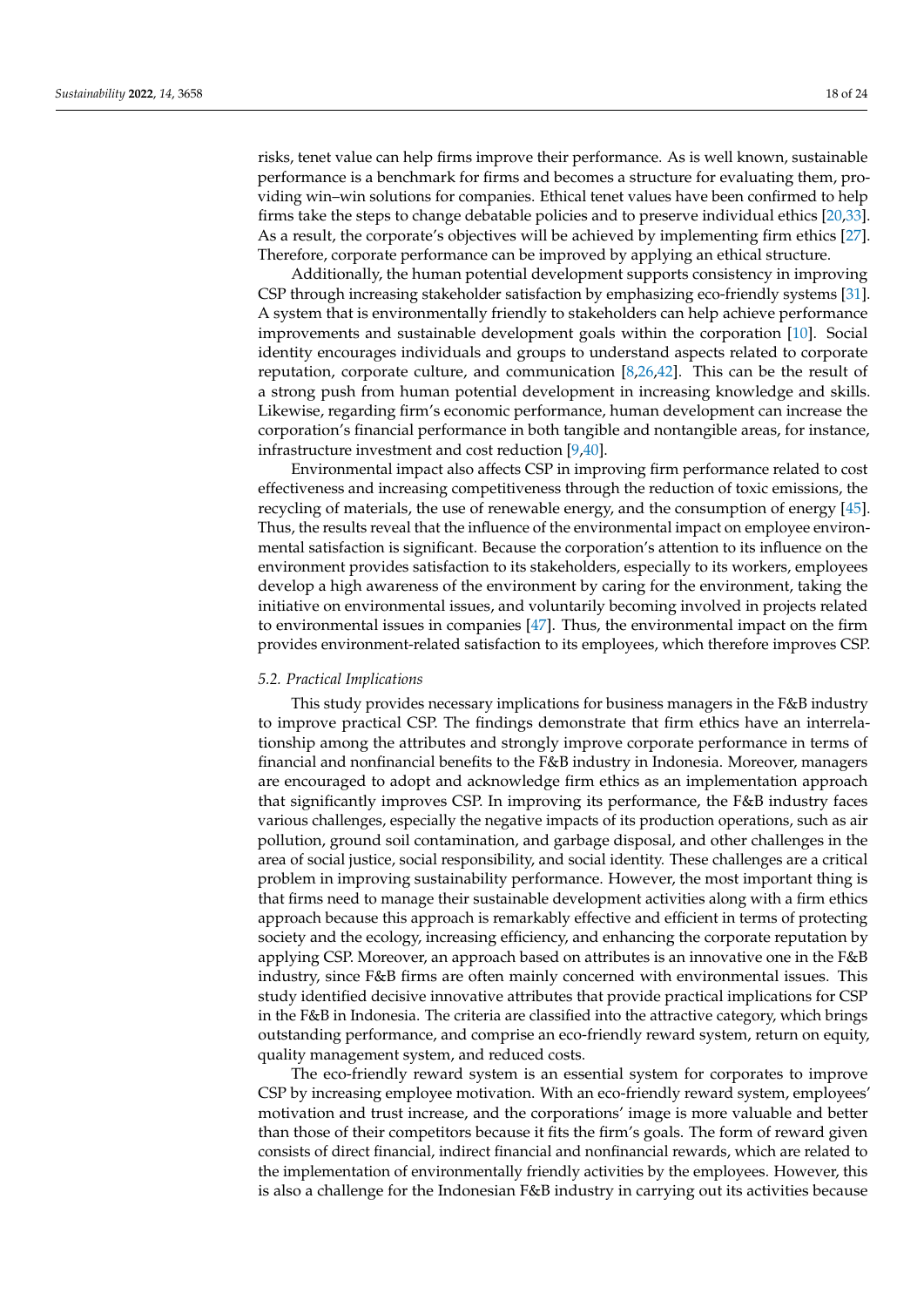these criteria relate to a reward system that is constructed by the corporation and that also improves individual performance. Therefore, along with implementing an eco-friendly reward system for employees, firms should have high motivation to always work in an environmentally friendly manner, such as preparing work documents in digital form to reduce waste, plastic and paper and saving electrical energy by limiting the use of energy-inefficient electronic equipment. Thus, CSP effectively and efficiently increases stakeholder satisfaction.

Financial performance is a way to assess the efficiency of the corporation's management's financial performance to see how far a corporation has improved through correctly using financial implementation rules and has a large role in improving corporate performance. Therefore, another major attractive criterion that must be considered and is an industry concern in improving CSP is the return on equity, which is related to the efficient use of share capital by corporations. The return on equity is critical for shareholders and potential investors to improve corporate performance. It is crucial for firms to scrutinize the return on equity to improve the welfare of shareholders and to increase the firm's stock purchase based on the size of the firm's profitability, which also increases CSP. The higher the return on equity is, the more effective and efficient the firm's management, the higher the firm's performance, and the higher the profit generated by the firm.

A quality management system, an assertive integrated system designed by the corporation, consists of a total quality management and environmental management system, which can be a corporate culture system to improve CSP. Applying the principles and processes of the quality management system properly enhances customer satisfaction, F&B product health and safety, firm transparency, and risk response and reduces investigation time. The criterion is a management standard quality system that is internationally recognized by the industry to improve corporate performance. International trade in the F&B industry requires firms to be concerned about product quality, F&B safety, and traceability both in the production process and throughout the production chain. The quality management system process designed by the corporation should include designing policies for F&B safety, establishing communication procedures with internal and external stakeholders, developing strategies to provide adequate resources, and evaluating the performance of the quality system. Thus, F&B firms should apply the process starting from the procurement of raw materials and the processing of raw materials to product distribution to consumers. To improve the quality management system, firms should also include principles, such as customer focus, leadership within the company, a multistakeholder engagement, process approach, continuous improvement, evidence-based decision-making, and relationship management.

The next criterion that is also critical to increase CSP is reduced costs. Various efforts have been made by corporations to optimize cost efficiency, but cost reduction is the most essential for corporations in the F&B industry, as it focuses on the process of eliminating waste and improving business processes to reduce the overhead or cost of goods sold and impacts corporate performance. This cost reduction strategy refers to effective principles and methods to improve operating efficiency. Therefore, reduced costs affect operations and production processes by making them more efficient and increase profits. Due to reduced production costs, corporations can refocus their budgeted resources on expanding operations or expanding to new markets, with a focus on research and development. This can support the strategic alignment of objectives and innovation, increase market share and optimally achieve CSP. In addition, to increase profits without having a negative impact on product quality, it is important for corporations to cut costs that do not provide business benefits. Cost reduction implementation by firms can be achieved through automation, productivity improvement, outsourcing, waste elimination, quality control, improvement of the reliability of systems, improvement in equipment, and improvement in processes. Thus, efficiency carried out by reducing costs will optimally increase corporate performance.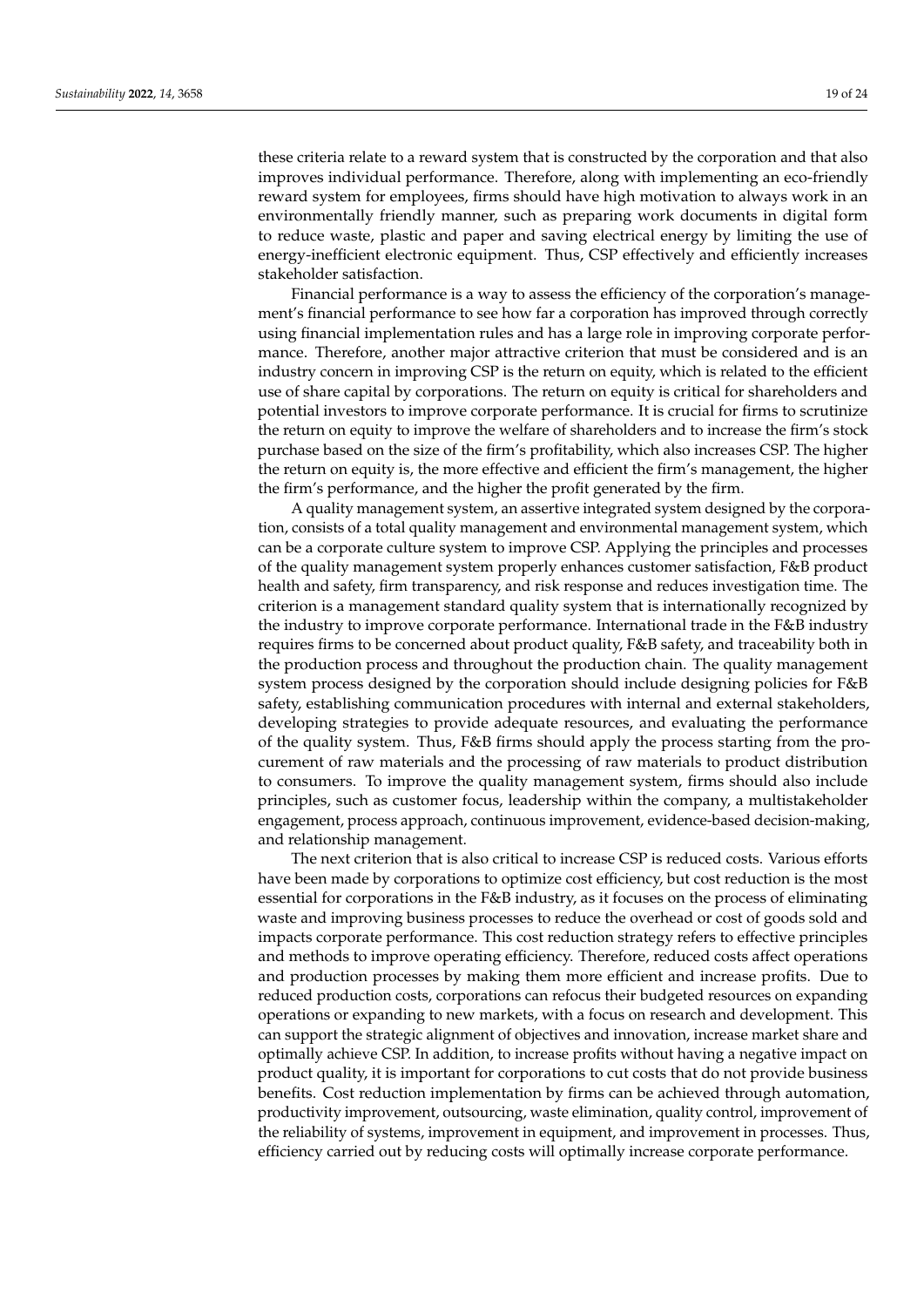## <span id="page-21-0"></span>**6. Conclusions**

This study measures the causal interrelationships and linkages among the hierarchical properties and defines the guiding and reliant forces in corporate sustainability success. CSP is critical for improving the long-term success of the firm. It is also essential in overcoming the many issues originating from the industry processes. The Indonesian food and beverage industry provide the second largest contribution to a country's economic growth. However, most of the corporations in the industry significantly contribute to the negative impact that affects not only the ecological system but also the overall performance of the economy. According to past studies, TBL has been identified as a fundamental structure utilized for sustainability applications in a variety of industries. However, in this study, a different discipline, firm ethics, is proposed as a relation between CSP and sustaining ability to gain a better understanding of and to enhance CSP. This study proposes 9 aspects and 35 criteria derived from 4 perspectives from the current literature, including the TBL and firm ethics. Both qualitative and quantitative approaches are utilized. Due to the high complexity and uncertainty of CSP, the FDM, FDEMATEL, and FKM are applied

The findings of this study highlighted significantly that firm ethics could be a reference and a solution for the issues related to enhancing corporate sustainability performance. The results indicate that among the factors in the cause group, tenet values and a leadership role have a strong influence in improving CSP. Therefore, having and practicing ethics in the corporation will significantly improve corporate sustainability performance. The decisive criteria, i.e., an eco-friendly reward system, the return on equity, a quality management system, and reduced costs are identified as firm attributes that can be applied and implemented to enhance CSP in the F&B industry in Indonesia.

This study contributes to the literature by presenting novel information and guidelines on corporate transformation to achieve sustainable performance by defining critical attributes for CSP as well as the decisive criteria for industrial success. New theoretical standpoints for the literature are provided through a hierarchical structure as well as an analysis of the cause-and-effect interactions among the CSP attributes. The findings would support decisionmakers who are attempting to improve their corporate performance in the long term. Practical guidelines are provided through the identification of decisive attributes derived from detailed empirical results in the Indonesian F&B industry. As also exemplified by leadership roles, the application of firm ethics can significantly improve corporate performance as a direction guiding the implementation of practices in managing sustainable development activities in responding to complex and uncertainty problems, thus helping to achieve firm performance and competitive advantages in sustainability.

This study has several limitations. The attribute set of this study may not be comprehensive, and future studies are recommended to add more attributes to the structure since each of these factors might be additional possible drivers of CSP. Measurement errors may exist due to experts' subjective judgments, which could not be generalized, and future studies can increase the survey sample size to avoid this problem. Additionally, this study only examines one industry, the F&B industry in Indonesia. Analyzing another industry in another region or country may provide further specification.

**Author Contributions:** T.-D.B. Conceptualization; original draft Writing; review & editing; H.A. original draft writing; C.-H.W. Conceptualization; Resources; review and editing; M.-L.T. Conceptualization; Resources; review and editing; M.I. Conceptualization; Resources; review and editing; M.K.L. original draft writing. All authors have read and agreed to the published version of the manuscript.

**Funding:** Funded by Ministry of Science & Technology Taiwan Grant number: 110-2221-E-468-010.

**Institutional Review Board Statement:** Not available.

**Informed Consent Statement:** Not available.

**Data Availability Statement:** Not available.

**Conflicts of Interest:** The authors declare no conflict of interest.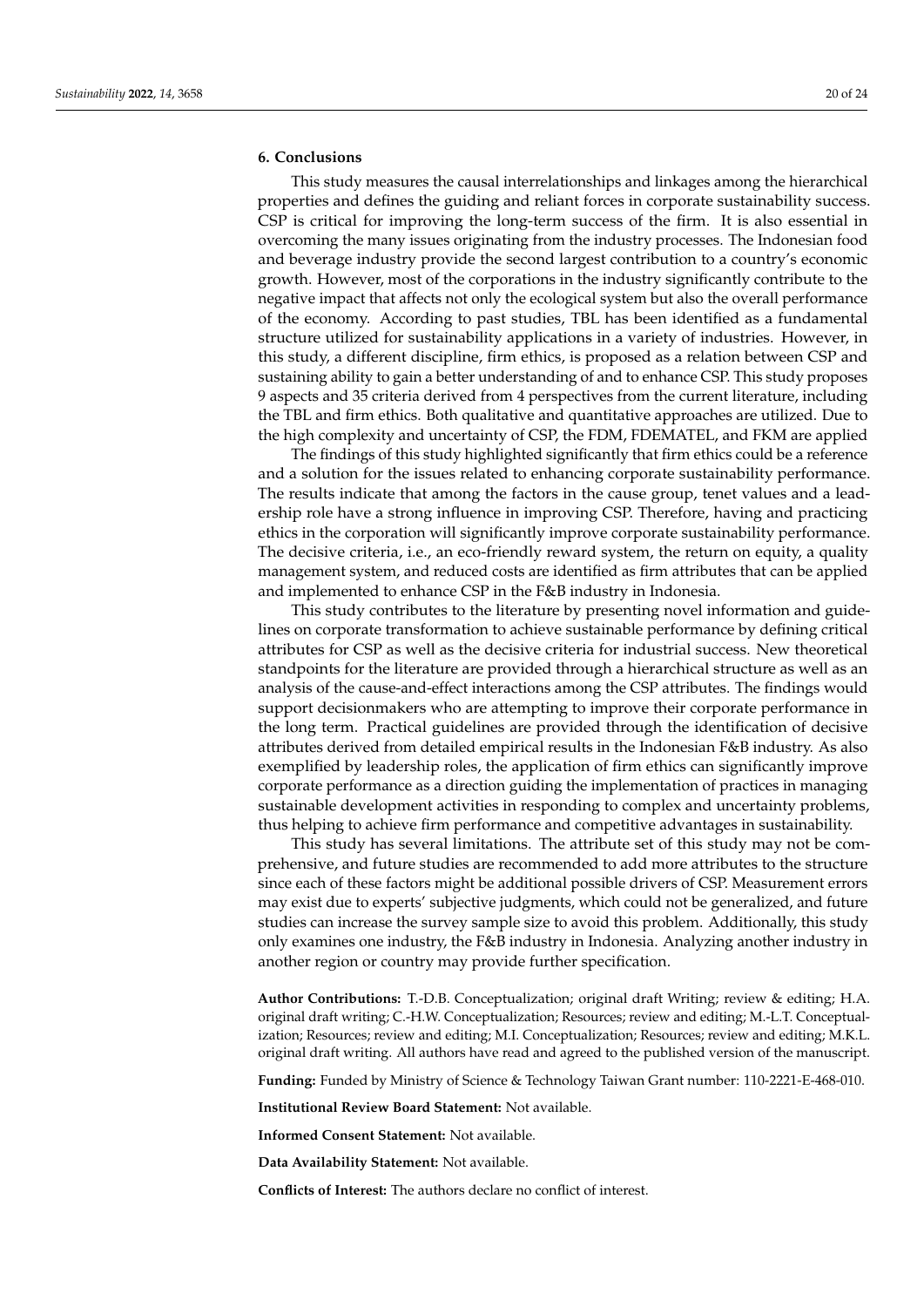## <span id="page-22-0"></span>**Appendix A**

## **Table A1.** Respondent Information.

| No       | Occupation                                                          | Level of Education   | <b>Years of Expertise</b> | <b>Organization Type</b><br>(Academia/Practices) |
|----------|---------------------------------------------------------------------|----------------------|---------------------------|--------------------------------------------------|
| 1        | Manager of Branch Process Development and<br><b>Quality Control</b> | Bachelor             | 10 years                  | Practices                                        |
| 2        | Manager of Factory                                                  | Bachelor             | 12 years                  | Practices                                        |
| 3        | Supervisor of Production                                            | Diploma              | 8 years                   | Practices                                        |
| 4        | General Manager of Production                                       | Master               | 9 years                   | Practices                                        |
| 5        | Manager of Quality Control                                          | Bachelor             | 4 years                   | Practices                                        |
| 6        | Supervisor of Finished Good                                         | Diploma              | 7 years                   | Practices                                        |
| 7        | Supervisor of General Affairs                                       | Bachelor             | 6 years                   | Practices                                        |
| 8        | Manager of Finance and Accounting                                   | Bachelor             | 10 years                  | Practices                                        |
| 9        | Supervisor of Sales Area                                            | Bachelor             | 8 years                   | Practices                                        |
| 10       | Deputy Director of Buyer and Logistics                              | Master               | 21 years                  | Practices                                        |
| 11       | Director of Consumer Branded Product                                | Master               | 26 years                  | Practices                                        |
| 12       | Deputy Director of Manufacturing                                    | Master               | 17 years                  | Practices                                        |
| 13       | Manager of IT Operation and Infrastructure                          | Bachelor             | 8 years                   | Practices                                        |
| 14       | Director of Operation                                               | Master               | 27 years                  | Practices                                        |
| 15       | General Manager of Buyer and Logistics                              | Bachelor             | 7 years                   | Practices                                        |
| 16       | Supervisor of Operation                                             | Bachelor             | 4 years                   | Practices                                        |
| 17       | Manager of Store                                                    | Diploma              | 10 years                  | Practices                                        |
| 18       | Supervisor of Operation                                             | Bachelor             | 5 years                   | Practices                                        |
| 19       | Manager of Beverage                                                 | Bachelor             | 9 years                   | Practices                                        |
| 20       | Supervisor of Production                                            | Diploma              | 7 years                   | Practices                                        |
| 21       | Supervisor of Purchasing and Logistics                              | Bachelor             | 5 years                   | Practices                                        |
| 22       | Supervisor of Fresh Product                                         | Diploma              | 5 years                   | Practices                                        |
| 23       | Deputy Director Marketing and Sales                                 | Bachelor             | 25 years                  | Practices                                        |
| 24       | Director of Corporate Function                                      | Bachelor             | 28 years                  | Practices                                        |
| 25       | Manager of Store                                                    | Bachelor             | 8 years                   | Practices                                        |
| 26       | General Manager of Buyer and Logistics                              | Diploma              | 7 years                   | Practices                                        |
| 27       | Director of Quality Control                                         | Master               | 22 years                  | Practices                                        |
| 28       | Manager of Factory                                                  | Bachelor             | 10 years                  | Practices                                        |
| 29       | Supervisor of Finished Good                                         | Bachelor             | 8 years                   | Practices                                        |
| 30       | Supervisor of Groceries Product                                     | Diploma              | 11 years                  | Practices                                        |
| 31       | Supervisor of Meat and Poultry                                      | Bachelor             | 7 years                   | Practices                                        |
| 32       | Supervisor of Diary and Daily                                       | Diploma              | 6 years                   | Practices                                        |
| 33       |                                                                     | Bachelor             |                           | Practices                                        |
| 34       | Manager of Human Capital<br>Supervisor of Breakfast Drink           | Diploma              | 9 years<br>3 years        | Practices                                        |
| 35       |                                                                     | Bachelor             |                           | Practices                                        |
|          | Manager of Quality Control Raw Material                             |                      | 9 years                   |                                                  |
| 36<br>37 | Supervisor of Import Fruit                                          | Bachelor<br>Bachelor | 8 years                   | Practices                                        |
|          | Manager of Branch Personal                                          |                      | 16 years                  | Practices                                        |
| 38       | Supervisor of Breakfast Food                                        | Bachelor             | 5 years                   | Practices                                        |
| 39       | Supervisor of Liquid Milk                                           | Diploma              | 8 years                   | Practices                                        |
| 40       | Supervisor of Sales and Marketing                                   | Bachelor             | 4 years                   | Practices                                        |
| 41       | Supervisor of Administration and Wages                              | Bachelor             | 9 years                   | Practices                                        |
| 42       | Manager of Perishable                                               | Bachelor             | 14 years                  | Practices                                        |
| 43       | Manager of Non-food                                                 | Diploma              | 9 years                   | Practices                                        |
| 44       | Supervisor of Human Capital                                         | Diploma              | 3 years                   | Practices                                        |
| 45       | Supervisor of Production Planning and Inventory<br>Control          | Bachelor             | 5 years                   | Practices                                        |
| 46       | Supervisor of Quality Control Process                               | Bachelor             | 5 years                   | Practices                                        |
| 47       | Manager of General Merchandising                                    | Bachelor             | 10 years                  | Practices                                        |
| 48       | Supervisor of Local Fruit                                           | Bachelor             | 9 years                   | Practices                                        |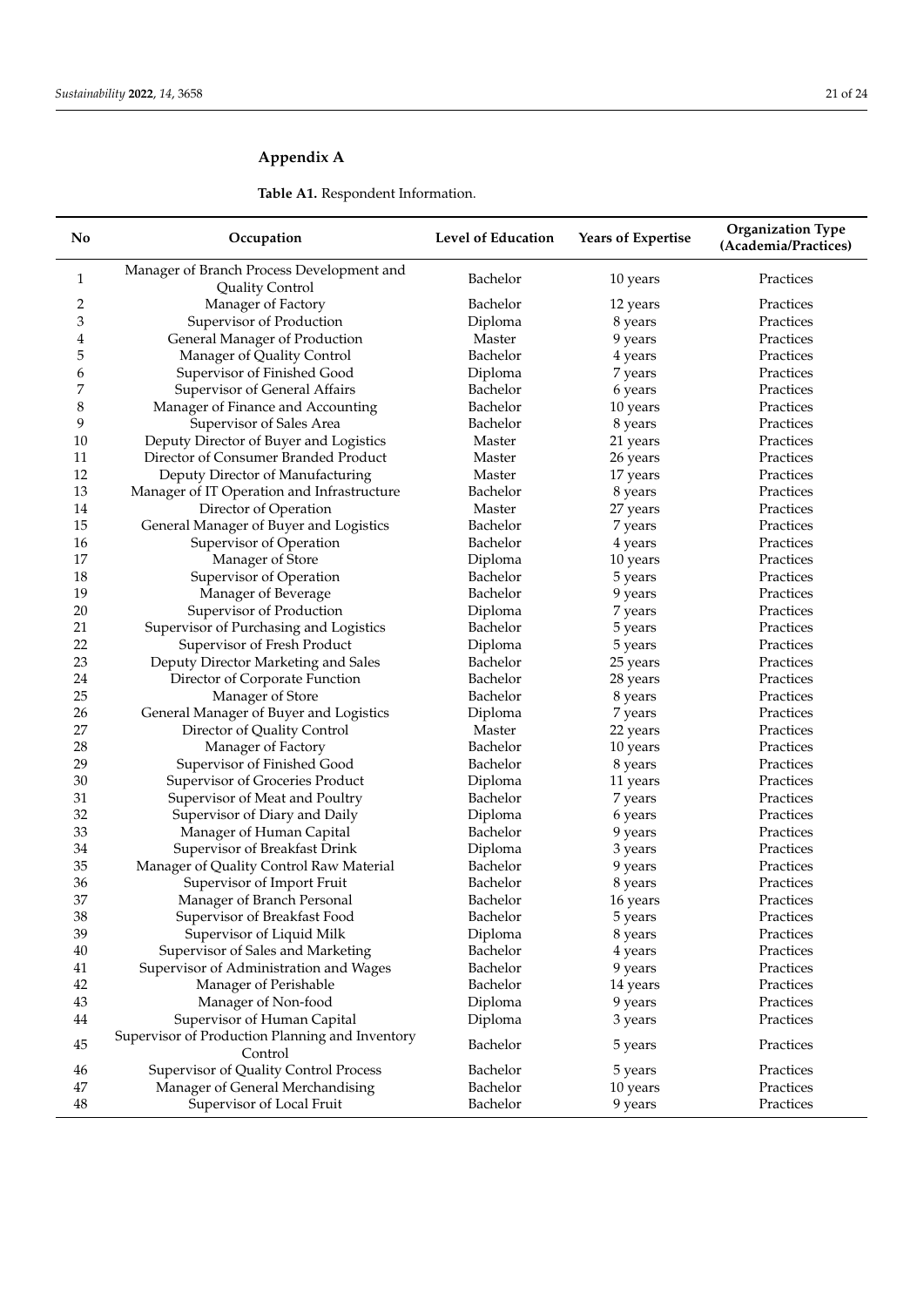| No | Occupation                               | Level of Education | <b>Years of Expertise</b> | <b>Organization Type</b><br>(Academia/Practices) |
|----|------------------------------------------|--------------------|---------------------------|--------------------------------------------------|
| 49 | Supervisor of Frozen Food                | Bachelor           | 5 years                   | Practices                                        |
| 50 | Supervisor of Snacks                     | Bachelor           | 5 years                   | Practices                                        |
| 51 | Supervisor of Fresh Milk                 | Diploma            | 10 years                  | Practices                                        |
| 52 | Supervisor of General Affair and Service | Diploma            | 4 years                   | Practices                                        |
| 53 | Supervisor of Manufacturing              | Bachelor           | 5 years                   | Practices                                        |

#### **Table A1.** *Cont.*

#### **References**

- <span id="page-23-0"></span>1. Kemenperin. Pembangunan Industri Tahun 2020. Available online: <https://kemenperin.go.id/tanyajawab/detail.php?id=47549> (accessed on 29 April 2021).
- <span id="page-23-1"></span>2. Widaningrum, D.L.; Surjandari, I.; Sudiana, D. Discovering spatial patterns of fast-food restaurants in Jakarta, Indonesia. *J. Ind. Prod. Eng.* **2020**, *37*, 403–421. [\[CrossRef\]](http://doi.org/10.1080/21681015.2020.1823495)
- <span id="page-23-2"></span>3. Tseng, M.L.; Lim, M.K.; Wu, K.J. Corporate sustainability performance improvement using an interrelationship hierarchical model approach. *Bus. Strategy Environ.* **2018**, *27*, 1334–1346. [\[CrossRef\]](http://doi.org/10.1002/bse.2182)
- <span id="page-23-21"></span>4. Orazalin, N. Corporate governance and corporate social responsibility (CSR) disclosure in an emerging economy: Evidence from commercial banks of Kazakhstan. *Corp. Gov.* **2019**, *19*, 490–507. [\[CrossRef\]](http://doi.org/10.1108/CG-09-2018-0290)
- 5. Schrobback, P.; Meath, C. Corporate sustainability governance: Insight from the Australian and New Zealand port industry. *J. Clean. Prod.* **2020**, *255*, 120280. [\[CrossRef\]](http://doi.org/10.1016/j.jclepro.2020.120280)
- 6. Kücükgül, E.; Cerin, P.; Liu, Y. Enhancing the value of corporate sustainability: An approach for aligning multiple SDGs guides on reporting. *J. Clean. Prod.* **2022**, *333*, 130005. [\[CrossRef\]](http://doi.org/10.1016/j.jclepro.2021.130005)
- <span id="page-23-3"></span>7. Tseng, M.L.; Lim, M.K.; Ali, M.H.; Christianti, G.; Juladacha, P. Assessing the sustainable food system in Thailand under uncertainties: Governance, distribution and storage drive technological innovation. *J. Ind. Prod. Eng.* **2021**, *39*, 1–18. [\[CrossRef\]](http://doi.org/10.1080/21681015.2021.1951858)
- <span id="page-23-4"></span>8. Singh, K.; Misra, M. Linking Corporate Social Responsibility (CSR) and Organizational Performance: The moderating effect of corporate reputation. *Eur. Res. Manag. Bus. Econ.* **2021**, *27*, 100139. [\[CrossRef\]](http://doi.org/10.1016/j.iedeen.2020.100139)
- <span id="page-23-5"></span>9. Torkayesh, A.E.; Ecer, F.; Pamucar, D. Comparative assessment of social sustainability performance: Integrated data-driven weighting system and CoCoSo model. *Sustain. Cities Soc.* **2021**, *71*, 102975. [\[CrossRef\]](http://doi.org/10.1016/j.scs.2021.102975)
- <span id="page-23-6"></span>10. Zhan, Y.; Chung, L.; Lim, M.K.; Ye, F.; Kumar, A.; Tan, K.H. The impact of sustainability on supplier selection: A behavioural study. *Int. J. Prod. Econ.* **2021**, *236*, 108118. [\[CrossRef\]](http://doi.org/10.1016/j.ijpe.2021.108118)
- <span id="page-23-7"></span>11. Agrawal, S.; Singh, R.K. Analyzing disposition decisions for sustainable reverse logistics: Triple Bottom Line approach. *Resour. Conserv. Recycl.* **2019**, *150*, 104448. [\[CrossRef\]](http://doi.org/10.1016/j.resconrec.2019.104448)
- <span id="page-23-8"></span>12. Aksoy, M.; Yilmaz, M.K.; Tatoglu, E.; Basar, M. Antecedents of corporate sustainability performance in Turkey: The effects of ownership structure and board attributes on non-financial companies. *J. Clean. Prod.* **2020**, *276*, 124284. [\[CrossRef\]](http://doi.org/10.1016/j.jclepro.2020.124284)
- <span id="page-23-9"></span>13. Nikolaou, I.E.; Tsalis, T.A.; Evangelinos, K.I. A framework to measure corporate sustainability performance: A strong sustainability-based view of firm. *Sustain. Prod. Consum.* **2019**, *18*, 1–18. [\[CrossRef\]](http://doi.org/10.1016/j.spc.2018.10.004)
- <span id="page-23-20"></span>14. Guo, Y.; Wang, L.; Yang, Q. Do corporate environmental ethics influence firms' green practice? The mediating role of green innovation and the moderating role of personal ties. *J. Clean. Prod.* **2020**, *266*, 122054. [\[CrossRef\]](http://doi.org/10.1016/j.jclepro.2020.122054)
- <span id="page-23-10"></span>15. Valente, M.; Sá, C.; Soares, N.; Sousa, S. Exploring the consistency of ethical perceptions by business and economics higher education students: Looking from academia towards the corporate world. *Int. J. Manag. Educ.* **2021**, *19*, 100499. [\[CrossRef\]](http://doi.org/10.1016/j.ijme.2021.100499)
- <span id="page-23-11"></span>16. Jia, J.; Li, Z. Does external uncertainty matter in corporate sustainability performance? *J. Corp. Financ.* **2020**, *65*, 101743. [\[CrossRef\]](http://doi.org/10.1016/j.jcorpfin.2020.101743)
- <span id="page-23-12"></span>17. Kumar, R.; Singh, R.K.; Dwivedi, Y.K. Application of industry 4.0 technologies in SMEs for ethical and sustainable operations: Analysis of challenges. *J. Clean. Prod.* **2020**, *275*, 124063. [\[CrossRef\]](http://doi.org/10.1016/j.jclepro.2020.124063)
- <span id="page-23-13"></span>18. Kumar, S.; Chen, J.; Del, M.; El-kassar, A. Technological Forecasting & Social Change Environmental ethics, environmental performance, and competitive advantage: Role of environmental training. *Technol. Forecast. Soc. Chang.* **2019**, *146*, 203–211.
- <span id="page-23-14"></span>19. Blome, C.; Foerstl, K.; Schleper, M.C. Antecedents of green supplier championing and greenwashing: An empirical study on leadership and ethical incentives. *J. Clean. Prod.* **2017**, *152*, 339–350. [\[CrossRef\]](http://doi.org/10.1016/j.jclepro.2017.03.052)
- <span id="page-23-15"></span>20. Jin, Y.; Austin, L.; Eaddy, L.S.; Spector, S.; Reber, B.; Espina, C. How financial crisis history informs ethical corporate communication: Insights from corporate communication leaders. *Public Relat. Rev.* **2018**, *44*, 574–584. [\[CrossRef\]](http://doi.org/10.1016/j.pubrev.2018.06.003)
- <span id="page-23-16"></span>21. Barnard, S.; Elliott, M. The 10-tenets of adaptive management and sustainability: An holistic framework for understanding and managing the socio-ecological system. *Environ. Sci. Policy* **2015**, *51*, 181–191. [\[CrossRef\]](http://doi.org/10.1016/j.envsci.2015.04.008)
- <span id="page-23-17"></span>22. Santos, R.A.; dos Méxas, M.P.; Meiriño, M.J.; Sampaio, M.C.; Costa, H.G. Criteria for assessing a sustainable hotel business. *J. Clean. Prod.* **2020**, *262*, 121347. [\[CrossRef\]](http://doi.org/10.1016/j.jclepro.2020.121347)
- <span id="page-23-18"></span>23. Vitolla, F.; Raimo, N.; Rubino, M.; Garegnani, G.M. Do cultural differences impact ethical issues? Exploring the relationship between national culture and quality of code of ethics. *J. Int. Manag.* **2021**, *27*, 100823. [\[CrossRef\]](http://doi.org/10.1016/j.intman.2021.100823)
- <span id="page-23-19"></span>24. Rahman, D.; Kabir, M.; Oliver, B. Does exposure to product market competition influence insider trading profitability? *J. Corp. Financ.* **2021**, *66*, 101792. [\[CrossRef\]](http://doi.org/10.1016/j.jcorpfin.2020.101792)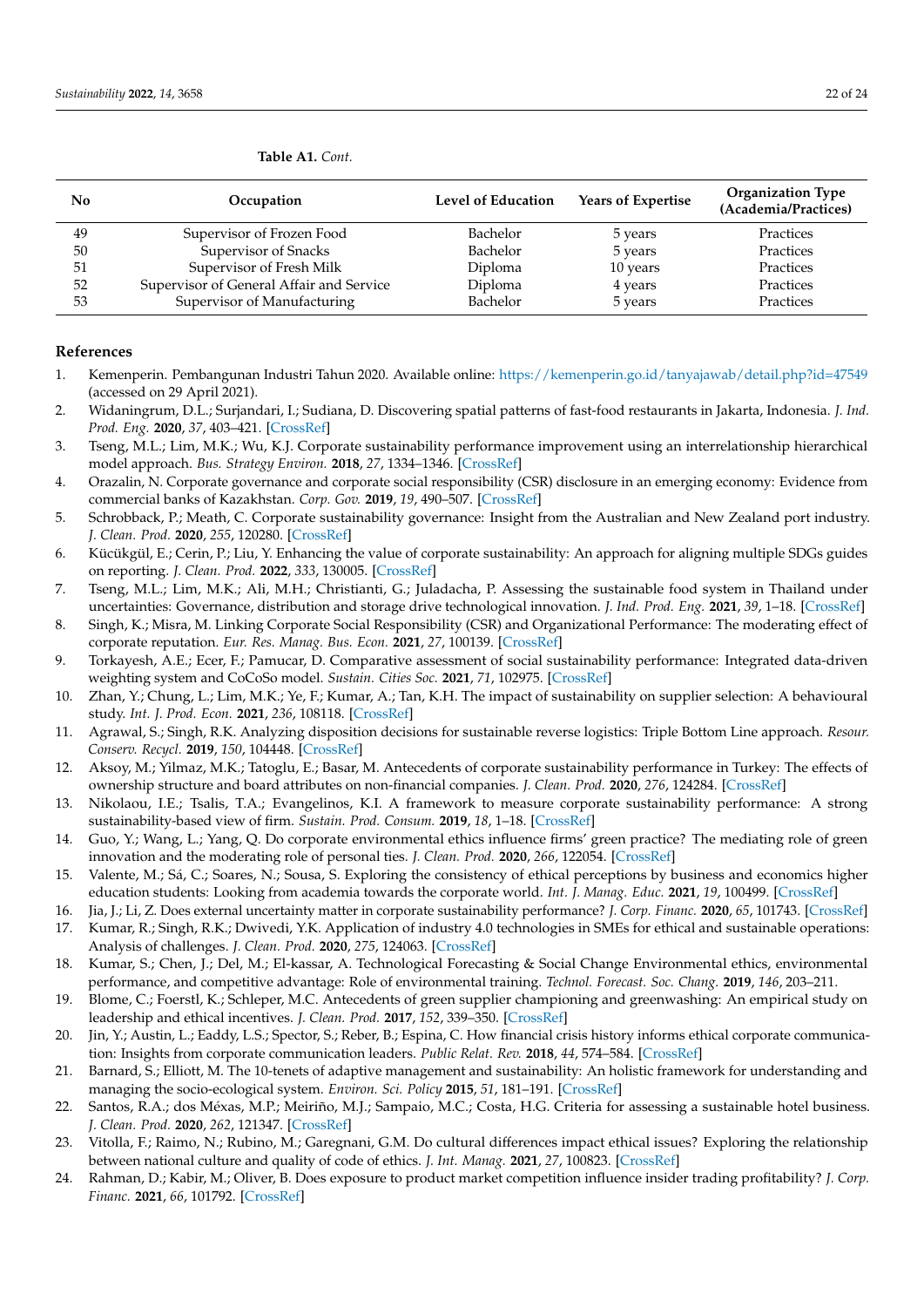- <span id="page-24-0"></span>25. Pislaru, M.; Herghiligiu, I.V.; Robu, I.B. Corporate sustainable performance assessment based on fuzzy logic. *J. Clean. Prod.* **2019**, *223*, 998–1013. [\[CrossRef\]](http://doi.org/10.1016/j.jclepro.2019.03.130)
- <span id="page-24-1"></span>26. Tseng, M.L.; Wu, K.J.; Ma, L.; Kuo, T.C.; Sai, F. A hierarchical framework for assessing corporate sustainability performance using a hybrid fuzzy synthetic method-DEMATEL. *Technol. Forecast. Soc. Chang.* **2019**, *144*, 524–533. [\[CrossRef\]](http://doi.org/10.1016/j.techfore.2017.10.014)
- <span id="page-24-2"></span>27. Martínez, C.; Skeet, A.G.; Sasia, P.M. Managing organizational ethics: How ethics becomes pervasive within organizations. *Bus. Horiz.* **2021**, *64*, 83–92. [\[CrossRef\]](http://doi.org/10.1016/j.bushor.2020.09.008) [\[PubMed\]](http://www.ncbi.nlm.nih.gov/pubmed/33106706)
- <span id="page-24-3"></span>28. Bui, T.D.; Tsai, F.M.; Tseng, M.L.; Tan, R.R.; Yu, K.D.S.; Lim, M.K. Sustainable supply chain management towards disruption and organizational ambidexterity: A data driven analysis. *Sustain. Prod. Consum.* **2021**, *26*, 373–410. [\[CrossRef\]](http://doi.org/10.1016/j.spc.2020.09.017)
- <span id="page-24-4"></span>29. Tsai, J.F.; Wang, C.P.; Lin, M.H.; Huang, S.W. Analysis of key factors for supplier selection in taiwan's thin-film transistor liquid-crystal displays industry. *Mathematics* **2021**, *9*, 396. [\[CrossRef\]](http://doi.org/10.3390/math9040396)
- <span id="page-24-5"></span>30. Shokouhyar, S.; Shokoohyar, S.; Safari, S. Research on the influence of after-sales service quality factors on customer satisfaction. *J. Retail. Consum. Serv.* **2020**, *56*, 102139. [\[CrossRef\]](http://doi.org/10.1016/j.jretconser.2020.102139)
- <span id="page-24-6"></span>31. Islam, M.S.; Tseng, M.L.; Karia, N. Assessment of corporate culture in sustainability performance using a hierarchical framework and interdependence relations. *J. Clean. Prod.* **2019**, *217*, 676–690. [\[CrossRef\]](http://doi.org/10.1016/j.jclepro.2019.01.259)
- <span id="page-24-7"></span>32. Saunila, M.; Nasiri, M.; Ukko, J.; Rantala, T. Smart technologies and corporate sustainability: The mediation effect of corporate sustainability strategy. *Comput. Ind.* **2019**, *108*, 178–185. [\[CrossRef\]](http://doi.org/10.1016/j.compind.2019.03.003)
- <span id="page-24-8"></span>33. Wahab, M. Is an unsustainability environmentally unethical? Ethics orientation, environmental sustainability engagement and performance. *J. Clean. Prod.* **2021**, *294*, 126240. [\[CrossRef\]](http://doi.org/10.1016/j.jclepro.2021.126240)
- <span id="page-24-9"></span>34. Houqe, M.N.; van Zijl, T.; Dunstan, K.; Karim, A.K.M.W. Corporate ethics and auditor choice–international evidence. *Res. Account. Regul.* **2015**, *27*, 57–65. [\[CrossRef\]](http://doi.org/10.1016/j.racreg.2015.03.007)
- <span id="page-24-10"></span>35. Stahl, B.C.; Chatfield, K.; Ten Holter, C.; Brem, A. Ethics in corporate research and development: Can responsible research and innovation approaches aid sustainability? *J. Clean. Prod.* **2019**, *239*, 118044. [\[CrossRef\]](http://doi.org/10.1016/j.jclepro.2019.118044)
- <span id="page-24-11"></span>36. Kumar, S.; Mehany, M.S.H.M. Developing a Sustainability and Resilience Monitoring Scheme for Infrastructure Projects Using Sustainable Development Goals (SDGs). In Proceedings of the Construction Research Congress, Arlington, VA, USA, 9–12 March 2022.
- <span id="page-24-12"></span>37. Machado, C.G.; Winroth, M.P.; Ribeiro Da Silva, E.H.D. Sustainable manufacturing in Industry 4.0: An emerging research agenda. *Int. J. Prod. Res.* **2020**, *58*, 1462–1484. [\[CrossRef\]](http://doi.org/10.1080/00207543.2019.1652777)
- <span id="page-24-13"></span>38. Guarnieri, P.; Trojan, F. Resources, Conservation & Recycling Decision making on supplier selection based on social, ethical, and environmental criteria: A study in the textile industry. *Resour. Conserv. Recycl.* **2019**, *141*, 347–361.
- <span id="page-24-14"></span>39. Sulej, K.P. Environmental strategies and human resource development consistency: Research in the manufacturing industry. *J. Clean. Prod.* **2022**, *330*, 129538. [\[CrossRef\]](http://doi.org/10.1016/j.jclepro.2021.129538)
- <span id="page-24-15"></span>40. Wijethilake, C. Proactive sustainability strategy and corporate sustainability performance: The mediating effect of sustainability control systems. *J. Environ. Manag.* **2017**, *196*, 569–582. [\[CrossRef\]](http://doi.org/10.1016/j.jenvman.2017.03.057)
- <span id="page-24-16"></span>41. Jain, N.; Singh, A.R. Sustainable supplier selection under must-be criteria through Fuzzy inference system. *J. Clean. Prod.* **2020**, *248*, 119275. [\[CrossRef\]](http://doi.org/10.1016/j.jclepro.2019.119275)
- <span id="page-24-17"></span>42. Ko, K.C.; Nie, J.; Ran, R.; Gu, Y. Corporate social responsibility, social identity, and innovation performance in China. *Pac. Basin Financ. J.* **2020**, *63*, 101415. [\[CrossRef\]](http://doi.org/10.1016/j.pacfin.2020.101415)
- <span id="page-24-18"></span>43. Wolter, J.S.; Donavan, D.T.; Giebelhausen, M. The corporate reputation and consumer-company identification link as a sensemaking process: A cross-level interaction analysis. *J. Bus. Res.* **2021**, *132*, 289–300. [\[CrossRef\]](http://doi.org/10.1016/j.jbusres.2021.04.012)
- <span id="page-24-19"></span>44. Mazzi, A.; Spagnolo, M.; Toniolo, S. External communication on legal compliance by Italian waste treatment companies. *J. Clean. Prod.* **2020**, *255*, 120325. [\[CrossRef\]](http://doi.org/10.1016/j.jclepro.2020.120325)
- <span id="page-24-20"></span>45. Úbeda-García, M.; Claver-Cortés, E.; Marco-Lajara, B.; Zaragoza-Sáez, P. Corporate social responsibility and firm performance in the hotel industry. The mediating role of green human resource management and environmental outcomes. *J. Bus. Res.* **2021**, *123*, 57–69. [\[CrossRef\]](http://doi.org/10.1016/j.jbusres.2020.09.055)
- <span id="page-24-21"></span>46. Khan, I.; Hou, F.; Zakari, A.; Konadu, V. The dynamic links among energy transitions, energy consumption, and sustainable economic growth: A novel framework for IEA countries. *Energy* **2021**, *222*, 119935. [\[CrossRef\]](http://doi.org/10.1016/j.energy.2021.119935)
- <span id="page-24-22"></span>47. Paillé, P.; Valéau, P.; Renwick, D.W. Leveraging green human resource practices to achieve environmental sustainability. *J. Clean. Prod.* **2020**, *260*, 121137. [\[CrossRef\]](http://doi.org/10.1016/j.jclepro.2020.121137)
- <span id="page-24-23"></span>48. Ismail, N.B.; Alcouffe, S.; Galy, N.; Ceulemans, K. The impact of international sustainability initiatives on Life Cycle Assessment voluntary disclosures: The case of France's CAC40 listed companies. *J. Clean. Prod.* **2021**, *282*, 124456. [\[CrossRef\]](http://doi.org/10.1016/j.jclepro.2020.124456)
- <span id="page-24-24"></span>49. George, F. Human Resource Management Review Ethical person-environment fit: An integrative definition, key findings, and a call for future research. *Hum. Resour. Manag. Rev.* **2021**, *32*, 100840.
- <span id="page-24-25"></span>50. Schwepker, C.H.; Dimitriou, C.K. International Journal of Hospitality Management Using ethical leadership to reduce job stress and improve performance quality in the hospitality industry. *Int. J. Hosp. Manag.* **2021**, *94*, 102860. [\[CrossRef\]](http://doi.org/10.1016/j.ijhm.2021.102860)
- <span id="page-24-26"></span>51. Guerci, M.; Carollo, L. A paradox view on green human resource management: Insights from the Italian context. *Int. J. Hum. Resour. Manag.* **2016**, *27*, 212–238. [\[CrossRef\]](http://doi.org/10.1080/09585192.2015.1033641)
- <span id="page-24-27"></span>52. Walls, J.L.; Berrone, P.; Phan, P.H. Corporate Governance And Environmental Performance: Is There Really A Link? *Strateg. Manag. J.* **2012**, *33*, 885–913. [\[CrossRef\]](http://doi.org/10.1002/smj.1952)